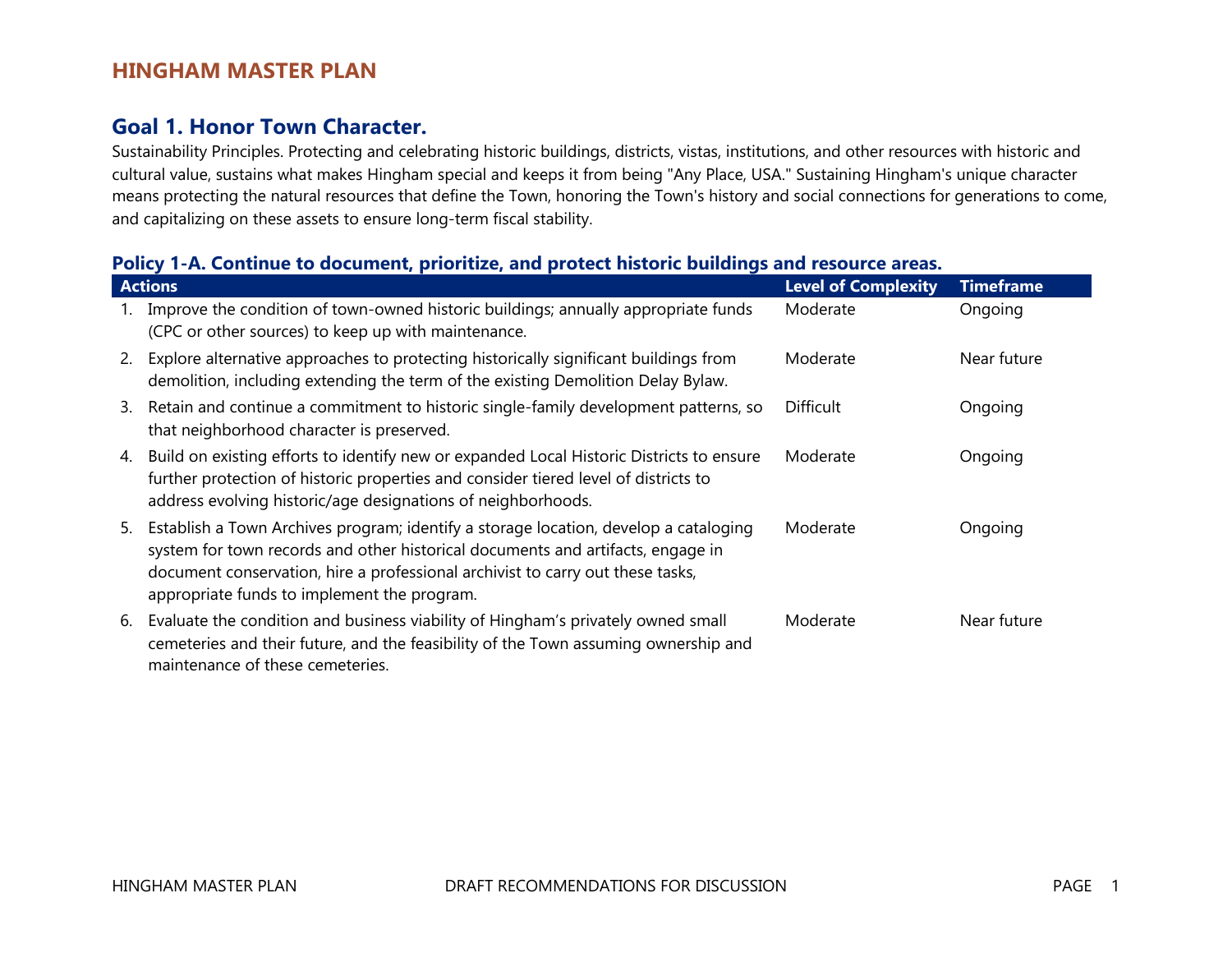### **Policy 1-B. Provide stewardship of priority open space and natural resources area, connecting passive and active recreation lands wherever appropriate and possible.**

|    | <b>Actions</b>                                                                                                                                      | Level of Complexity | <b>Timeframe</b> |
|----|-----------------------------------------------------------------------------------------------------------------------------------------------------|---------------------|------------------|
|    | Better define and beautify Hingham's approaches, or its "gateways" by installing<br>signs, adding planting, and upgrading other landscape features. | Moderate            | Ongoing          |
| 2. | Increase the protection of historic trees, stone walls, and other landscape features by<br>strengthening the existing Scenic Road Act.              | Moderate            | Near future      |
| 3. | Enact measures to strengthen regulations related to water quality and quantity.                                                                     | Moderate            | Near future      |
| 4. | Develop plans and appropriate funds to acquire land that connects existing open<br>space parcels when they become available.                        | Moderate            | Ongoing          |
| 5. | Establish a policy regarding the design of public playgrounds, with a focus on using<br>recyclable/renewable materials.                             | Not complicated     | Medium-term      |

### **Policy 1-C. Increase vibrancy of the harbor for residents and visitors and improve connectivity to the Downtown.**

|    | <b>Actions</b>                                                                                                                        | <b>Level of Complexity</b> | <b>Timeframe</b> |
|----|---------------------------------------------------------------------------------------------------------------------------------------|----------------------------|------------------|
|    | Develop a wayfinding signage plan and information kiosks to direct visitors to<br>destinations at the harbor and Downtown.            | Moderate                   | Medium-term      |
|    | 2. Conduct a town-wide sign inventory.                                                                                                | Moderate                   | Medium-term      |
| 3. | Make sidewalks ADA-accessible for all users                                                                                           | Moderate                   | Near future      |
| 4. | Evaluate providing bike lanes/accommodations and streetscape improvements on<br>roadways between the harbor and Downtown.             | Moderate                   | Near future      |
|    | 5. Consider providing a Bike Share program where residents/visitors can rent bikes for a<br>short period.                             | Not complicated            | Medium-term      |
|    | 6. Consider repurposing travel lanes/parking lanes in Downtown to increase outdoor<br>dining area and pedestrian capacity and safety. | Moderate                   | Medium-term      |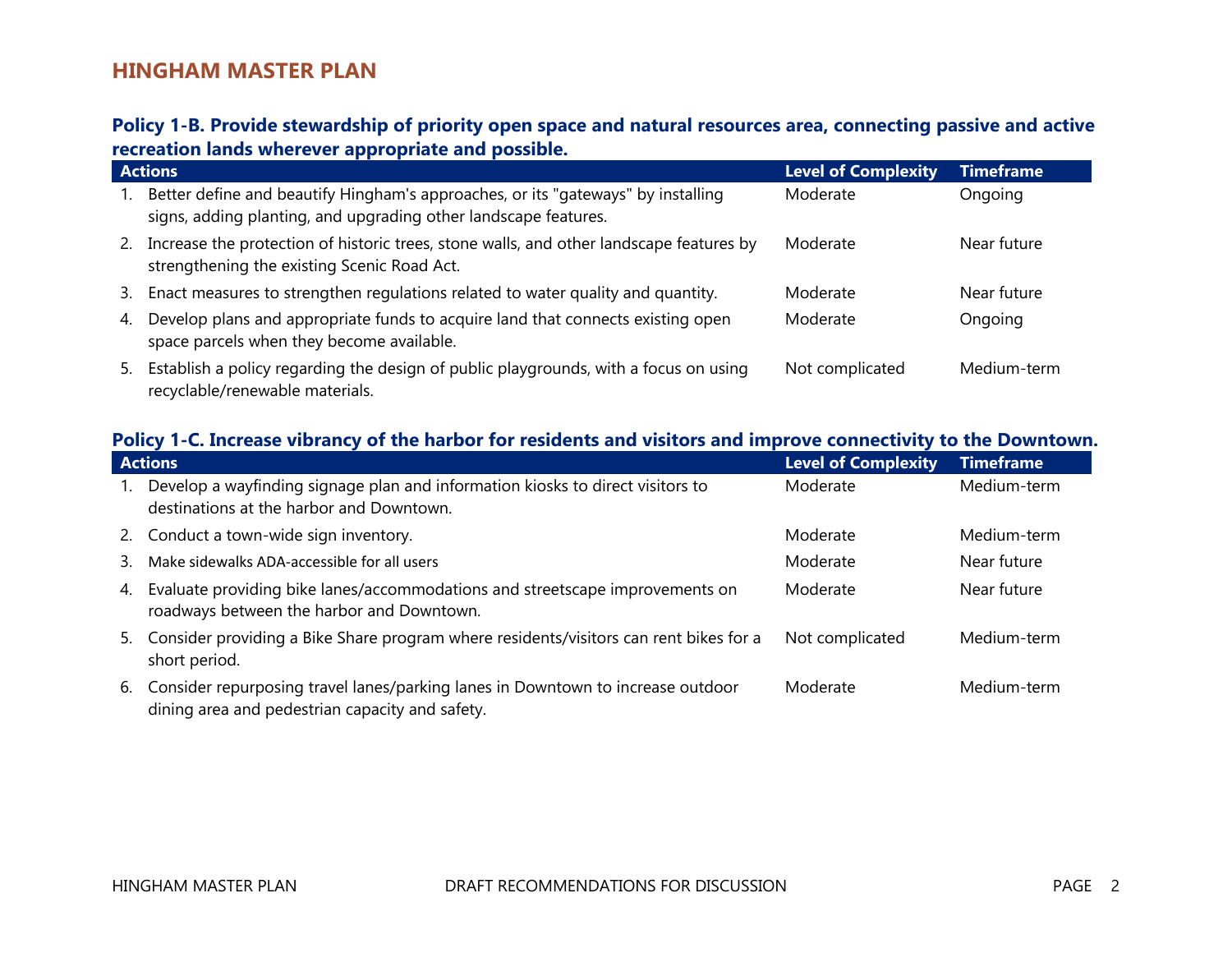# **Policy 1-D. Develop a strategic plan for public and private historic preservation and heritage tourism.**

|    | <b>Actions</b>                                                                                                                                                                                                                                                                                                                                                                                                              | <b>Level of Complexity</b> | <b>Timeframe</b>           |
|----|-----------------------------------------------------------------------------------------------------------------------------------------------------------------------------------------------------------------------------------------------------------------------------------------------------------------------------------------------------------------------------------------------------------------------------|----------------------------|----------------------------|
|    | Appropriate funds and engage a preservation planner to develop a 20-year town-<br>wide Preservation Plan to help guide preservation decisions. Such a plan should<br>involve and share coordination with town commissions, including the Historical<br>Commission and the Historic Districts Commission, as well as private preservation<br>organizations, such as the Hingham Historical Society. [In conjunction with #5] | Not complicated            | Medium-term                |
| 2. | Expand efforts to educate new and prospective owners of historic properties about<br>best practices and quidelines/requirements for historic building preservation and<br>homeownership of historic properties; establish partnerships with the real estate<br>community and other welcome organizations and develop a newcomer/homeowner<br>education program.                                                             | Moderate                   | Near future and<br>ongoing |
| 3. | Include historic/heritage tourism a part of Hingham's economic development plans;<br>collaborate regionally with other communities to advance and develop a heritage<br>tourism implementation plan.                                                                                                                                                                                                                        | Complicated                | Medium-term<br>and ongoing |
| 4. | Establish a partnership with a nearby college or university to study Hingham's historic<br>resources further and store and manage Hingham data.                                                                                                                                                                                                                                                                             | Not complicated            | Medium-term                |
| 5. | Support long-term efforts to designate Downtown as a Cultural District, connecting<br>the harbor, downtown businesses, and historical organizations.                                                                                                                                                                                                                                                                        | Moderate                   | Longer-term                |

 $\mathcal{L}_{\mathcal{A}}$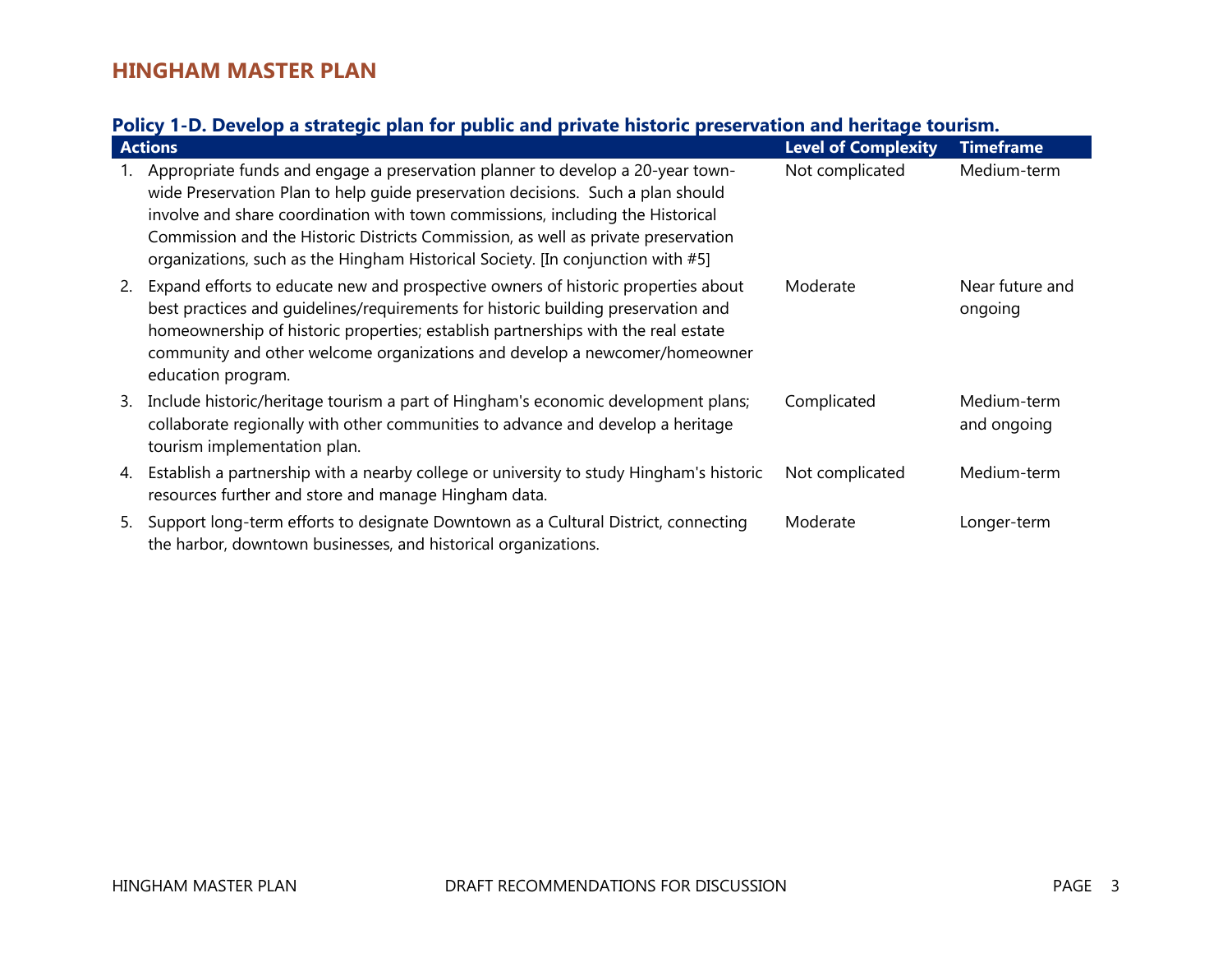### **Policy 1-E. Facilitate open communication and coordination among all town boards and committees to advance the Master Plan's goals and better serve the residents.**

|    | <b>Actions</b>                                                                                                                                                                                                                                                                                                                     | <b>Level of Complexity</b> | <b>Timeframe</b> |
|----|------------------------------------------------------------------------------------------------------------------------------------------------------------------------------------------------------------------------------------------------------------------------------------------------------------------------------------|----------------------------|------------------|
|    | Establish a Master Plan Implementation Committee to help coordinate<br>implementation of this Master Plan.                                                                                                                                                                                                                         | Not complicated            | Immediate        |
| 2. | Hold an annual "Master Plan Summit " with leaders/representatives of all town<br>boards, committees, and staff to assess the status of master plan implementation,<br>share priorities, plans, and progress on master plan recommendations, and consider<br>possible amendments to the Plan if warranted by unforeseen conditions. | Not complicated            | Ongoing          |
| 3. | Set up an Annual "State of the Plan" report to update town meeting in writing on the<br>status of implementation of the recommendations.                                                                                                                                                                                           | Not complicated            | Ongoing          |
| 4. | Increase and build on the tradition of volunteerism to ensure the continued core<br>commitment to self-governance and participation; recruit volunteers from all age<br>groups, approach newcomers, and be proactive about explaining volunteer<br>opportunities                                                                   | Moderate                   | Ongoing          |
| 5. | Develop a staffing plan and budget to televise Town Meetings, continue to use Zoom<br>or other remote participation tools to include more residents in Town governance,<br>and keep the Town website updated to centralize and disseminate information.                                                                            | Complicated                | Immediate        |
| 6. | Convene semi-annual meetings of chairs of all volunteer boards and commissions to<br>share information on activity and measure progress toward the Master Plan goals.                                                                                                                                                              | Not complicated            | Ongoing          |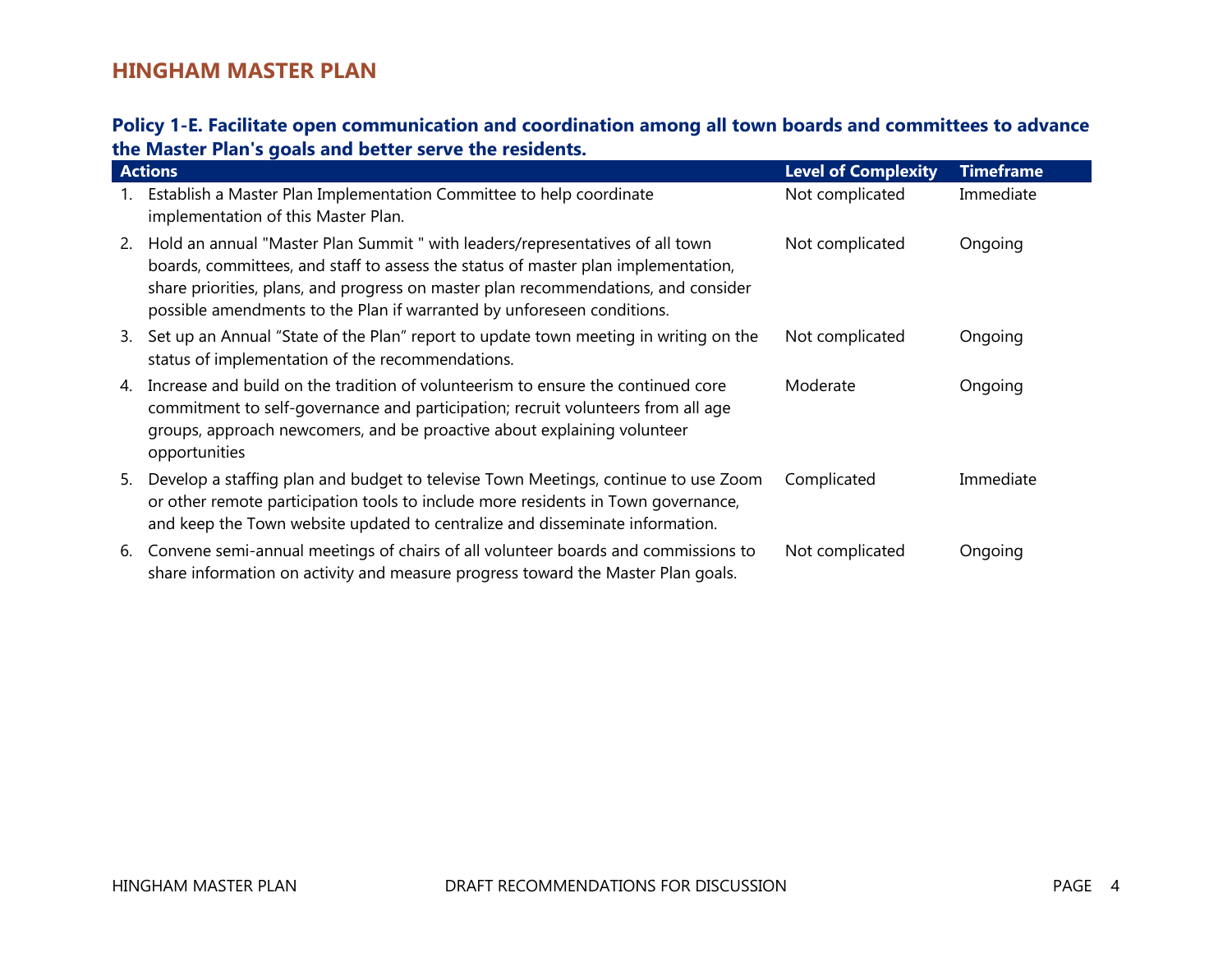# **Goal 2. Protect the environment and prepare for the impacts of climate change.**

Sustainability Principles. Protecting and conserving forestlands, wetlands, sensitive coastal areas, active farmlands, and other properties with ecological value, and preparing to be resilient in the face of climate change, is one of the pillars of sustainability. Protecting these resources not only ensures a sustainable environment but provides fiscally and socially sustainable services such as clean water and air, connected habitat, and recreational opportunities, while enhancing the quality of life for everyone in Hingham.

#### **Policy 2-A. Prepare and implement a comprehensive plan to address and adapt to climate change.**

|    | <b>Actions</b>                                                                                                                                                     | <b>Level of Complexity</b> | Timeframe   |
|----|--------------------------------------------------------------------------------------------------------------------------------------------------------------------|----------------------------|-------------|
|    | Maintain a Climate Action Plan Task Force responsible for developing a climate action<br>plan.                                                                     | Not complicated            | Near future |
| 2. | Develop a public visioning workshop to collect input on community priorities for the<br>climate action plan.                                                       | Not complicated            | Near future |
| 3. | Ensure the plan includes a strong and organized implementation section, including<br>responsible parties, budget gaps and considerations, and available resources. | Complicated                | Near future |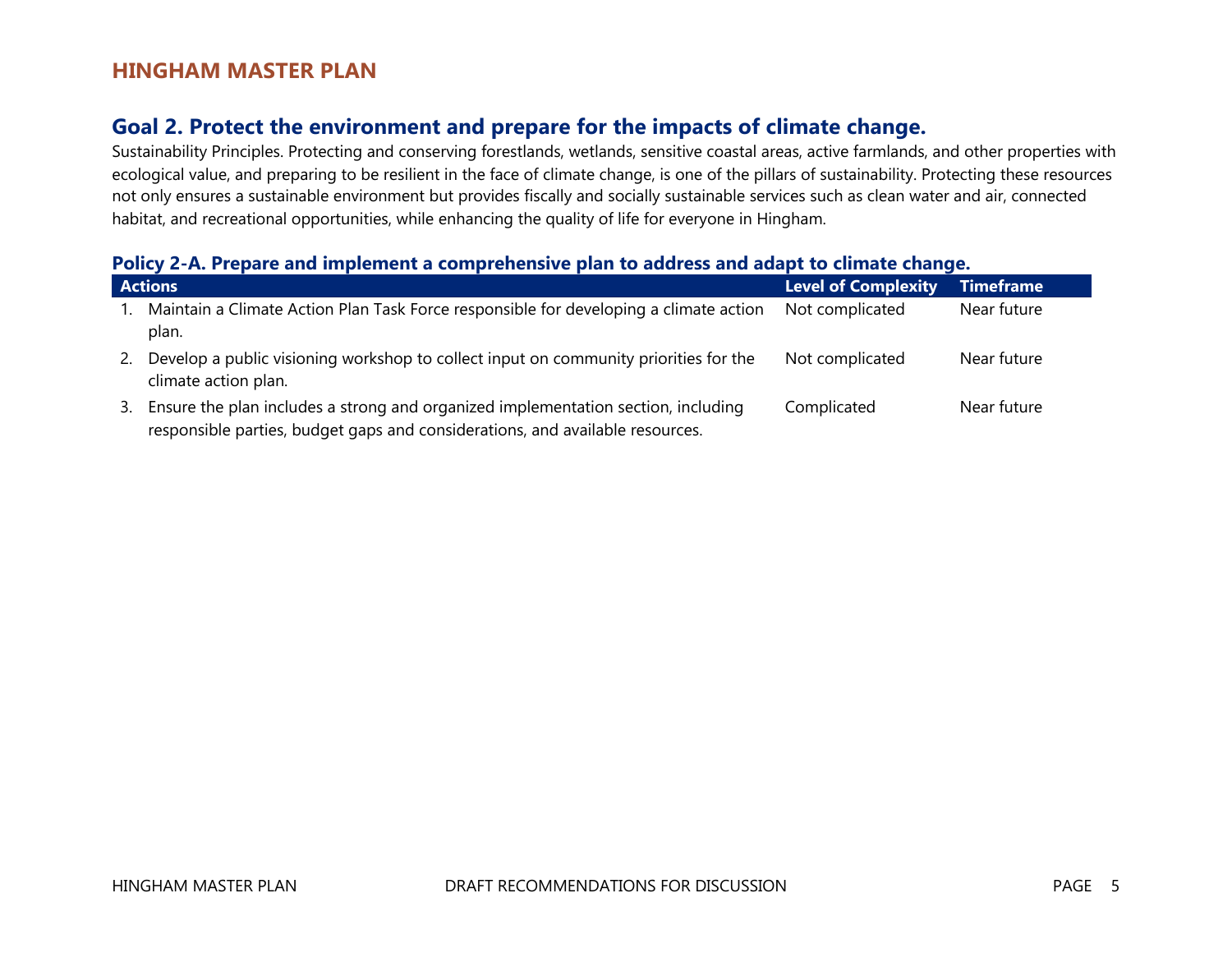### **Policy 2-B. Reduce energy and water consumption by residents, businesses, and town government.**

|    | <b>Actions</b>                                                                                                                                                                                                                                                                                                                                                 | <b>Level of Complexity</b> | <b>Timeframe</b>           |
|----|----------------------------------------------------------------------------------------------------------------------------------------------------------------------------------------------------------------------------------------------------------------------------------------------------------------------------------------------------------------|----------------------------|----------------------------|
|    | Consistent with the town budget, identify resources, and continue to meet and seek<br>opportunities to exceed the Massachusetts Green Communities criteria and actively<br>implement the Town's Energy Reduction Plan.                                                                                                                                         | Moderate                   | Ongoing                    |
| 2. | Prioritize adopting a "net-zero" policy for new municipal construction within five years<br>and develop a budget strategy to accomplish this goal.                                                                                                                                                                                                             | Complicated                | Medium-term                |
| 3. | Find more energy-efficient options for replacing municipal vehicles exempt from the Fuel-<br>Efficient Vehicle policy.                                                                                                                                                                                                                                         | Moderate                   | Ongoing                    |
| 4. | Develop an energy and water use reduction campaign, with resources targeted to municipal<br>staff and facilities, businesses and institutions, and residents. Focus on changing the daily<br>habits of individuals that cumulatively make a difference over time.                                                                                              | Complicated                | Near future and<br>ongoing |
| 5. | Better enforce existing anti-idling laws, particularly in school zones, with signage and<br>ticketing. Take advantage of the free anti-idling resources of the MA DEP "Green Team."                                                                                                                                                                            | Not complicated            | Near future                |
| 6. | Install electric vehicle charging stations at public properties and work with local businesses<br>and institutions to install them. Consider an addition to the Zoning Bylaw to require EV<br>charging stations at commercial developments. Dedicate parking spaces for electric vehicles<br>at prominent public facilities such as Town Hall and the Library. | Moderate                   | Medium-term                |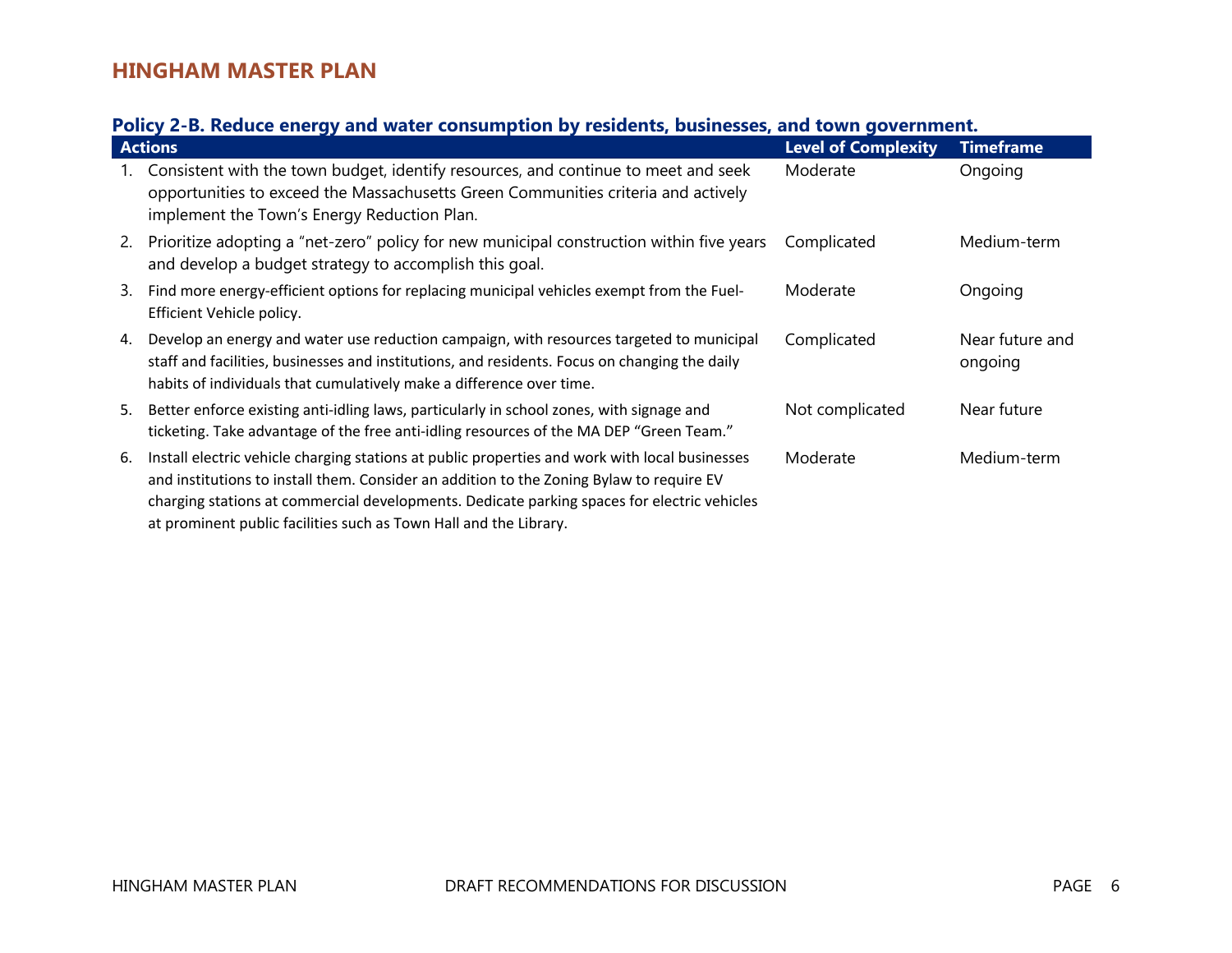### **Policy 2-C. Protect critical public infrastructure along the coast from sea level rise.**

|    | <b>Actions</b>                                                                                                                                                                                                                                                                                                                                                                               | <b>Level of Complexity</b> | <b>Timeframe</b>           |  |
|----|----------------------------------------------------------------------------------------------------------------------------------------------------------------------------------------------------------------------------------------------------------------------------------------------------------------------------------------------------------------------------------------------|----------------------------|----------------------------|--|
| 1. | Proactively budget for and implement the Municipal Vulnerability Preparedness<br>project recommendations and the Climate Change Vulnerability, Risk Assessment, and<br>Adaptation Study.                                                                                                                                                                                                     | Complicated                | Longer-term and<br>ongoing |  |
| 2. | Increase the height of the existing seawalls, other coastal stabilization structures, and<br>adjacent upland; continue ongoing maintenance of existing seawalls and related<br>structures; work with private property owners to improve private seawalls and related<br>structures; and maximize the protective ecosystem functions of adjacent salt marshes<br>and other natural resources. | Complicated                | Longer-term and<br>ongoing |  |
| 3. | Implement resiliency improvement and critical protections to sewer pump stations,<br>including installing watertight mitigation gates, improvements to pump station<br>buildings, and sealing of manhole covers.                                                                                                                                                                             | Moderate                   | Medium term<br>and ongoing |  |
| 4. | Protect the quality and quantity of potable groundwater and surface water supply by<br>identifying additional water supply sources unlikely to be affected by sea-level rise,<br>establishing emergency water distribution sites, and educating private well owners<br>about the risks of sea-level rise.                                                                                    | Moderate                   | Medium-term                |  |

### **Policy 2-D. Establish goals to achieve Carbon Neutral status by 2050.**

|             | <b>Actions</b>                                                                                                                                   | <b>Level of Complexity</b> | <b>Timeframe</b>           |
|-------------|--------------------------------------------------------------------------------------------------------------------------------------------------|----------------------------|----------------------------|
| $1_{\cdot}$ | Continue to support the Hingham Energy Action Committee and Hingham Net Zero<br>efforts to explore a path to "carbon neutrality."                | Not complicated            | Ongoing                    |
|             | 2. Conduct a Greenhouse Gas (GHG) inventory, counting and analyzing the emissions<br>that need to be eliminated and options for doing so.        | Moderate                   | Near term                  |
| 3.          | Develop strategies for reducing emissions to the greatest extent possible, and then<br>explore options for offsetting the remainder as feasible. | Moderate                   | Medium-term<br>and ongoing |
|             | 4. Invest in a framework for tracking and evaluating progress over time.                                                                         | Complicated                | Medium-term<br>and ongoing |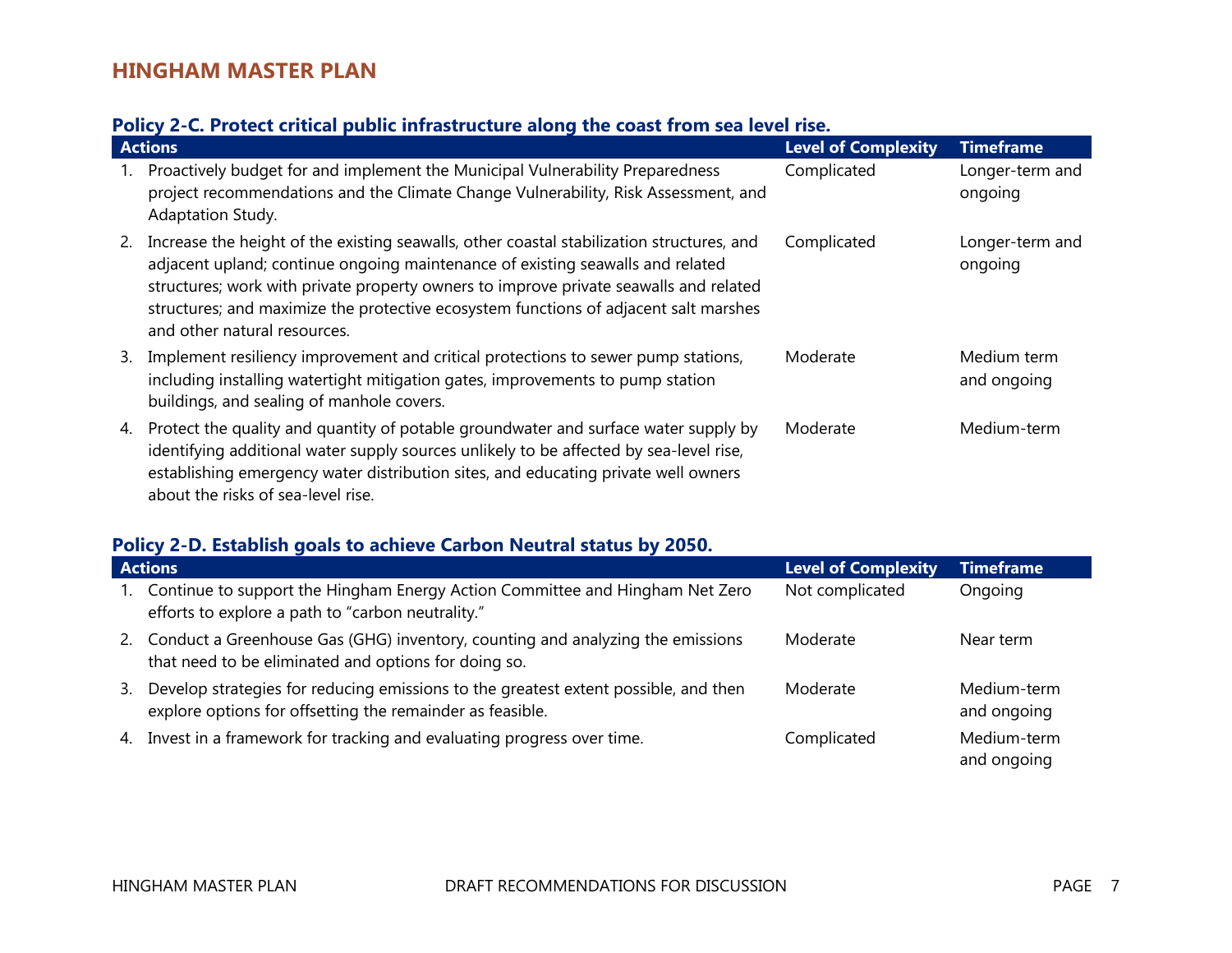### **Policy 2-E. Enhance public access to the harbor and its amenities while protecting the coastline.**

|    | <b>Actions</b>                                                                                                                                                                                                         | <b>Level of Complexity</b> | <b>Timeframe</b>           |
|----|------------------------------------------------------------------------------------------------------------------------------------------------------------------------------------------------------------------------|----------------------------|----------------------------|
|    | Plan and budget for adequate dredging of the harbor at least once every ten years<br>and include dredging of the bathing beach swimming area with future dredging<br>projects to improve the beach's recreational use. | Moderate                   | Medium-term<br>and ongoing |
| 2. | Redesign and restore the wharves and related harbor infrastructure to be more<br>resilient in the face of projected sea-level rise, including options for floating and<br>retreating over time.                        | Complicated                | Longer term                |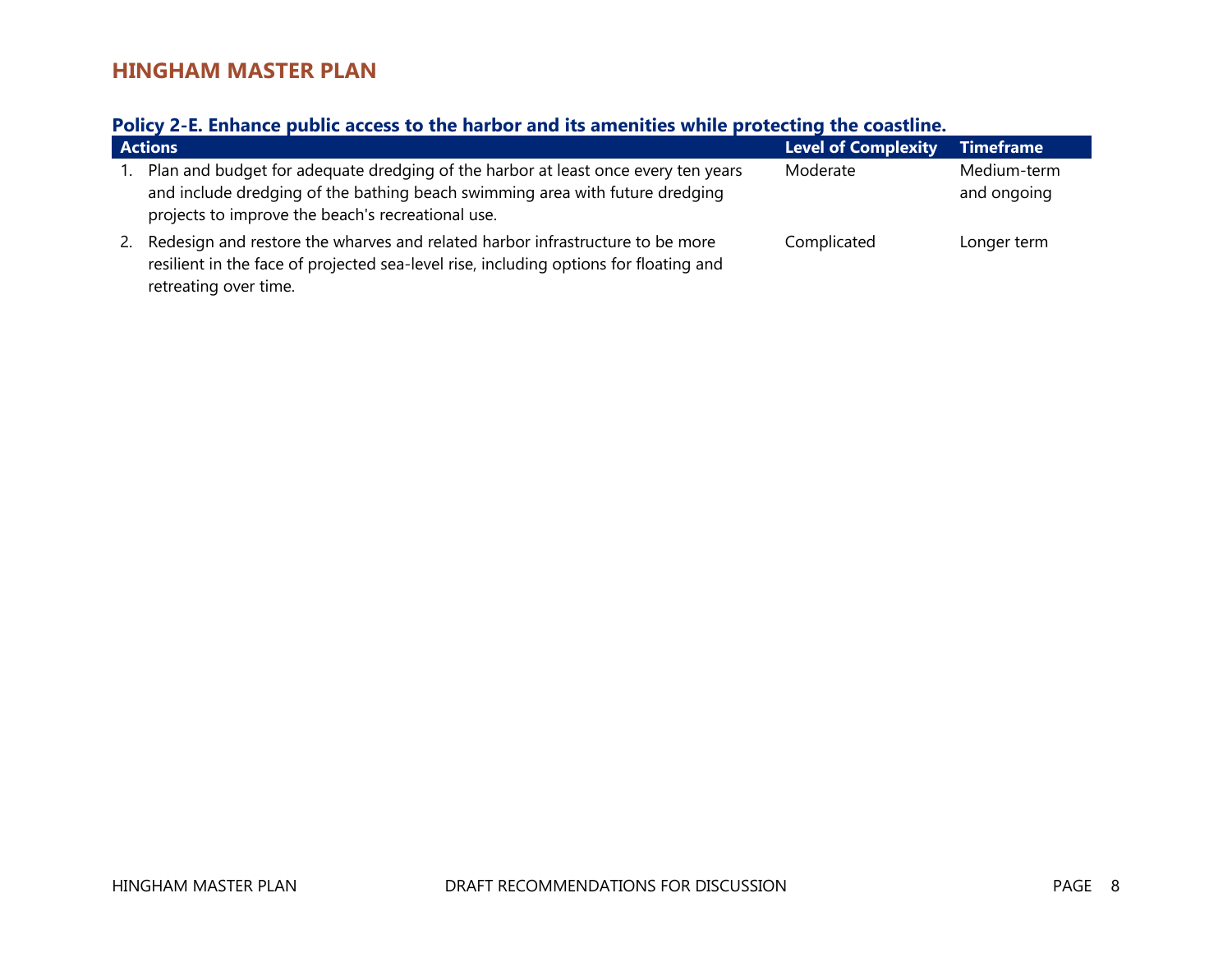### **Goal 3. Improve safety for all modes of travel and reduce traffic congestion.**

Sustainability Principles. Sustainable transportation is achieved by investing in alternatives to driving alone (transit, bicycle and pedestrian infrastructure, etc.) and ensuring that as many people as possible have access to these alternatives. These investments can significantly reduce local greenhouse gas emissions, increase economic activity and efficiency, and provide more options and a better quality of life for residents.

#### **Policy 3-A. Improve safety for all modes of travel and reduce traffic congestion.**

|    | <b>Actions</b>                                                                                                                                                         | <b>Level of Complexity</b> | <b>Timeframe</b> |
|----|------------------------------------------------------------------------------------------------------------------------------------------------------------------------|----------------------------|------------------|
|    | Continue to fund the maintenance of roads, intersections, and sidewalks primarily<br>through MassDOT Chapter 90.                                                       | Not complicated            | Ongoing          |
| 2. | Continue the Pavement Management Program, which was allocated \$2 million in<br>2016.                                                                                  | Not complicated            | Ongoing          |
| 3. | Conduct a Pedestrian and Bicycle Study to improve safety, accessibility, connectivity,<br>and mobility for active transportation.                                      | Moderate                   | Near future      |
| 4. | Develop consistent standards for crosswalks for different areas, including dimensions<br>and materials, to address varied safety needs, with added features as needed. | Not complicated            | Near future      |
| 5. | Evaluate the need for new traffic signals at high traffic and high crash intersections<br>along Main Street to improve safety.                                         | Not complicated            | Near future      |
| 6. | Develop a Complete Streets Policy and Prioritization Plan through MassDOT's<br>Complete Streets Funding Program.                                                       | Not complicated            | Near future      |
| 7. | Develop a Traffic Calming Policy and Guidelines to help reduce traffic speeds and cut-<br>through traffic on residential streets.                                      | Not complicated            | Near future      |
| 8. | Consider designating a 20 MPH safety zone in the Downtown and harbor areas.                                                                                            | Not complicated            | Near future      |
| 9. | Consider to opt-in to MGLc.90 S 17C to reduce the statutory speed limit from 30 mph<br>to 25 mph in thickly settled or business districts.                             | Moderate                   | Near future      |
|    | 10. Work with the state and other property owners to construct Road Diet improvements<br>planned at Route 3A and Summer Street Rotary.                                 | Moderate                   | Near future      |
|    | 11. Work with Traffic Committee to identify potential locations for a Road Safety Audits in<br>high crash locations.                                                   | Not complicated            | Near future      |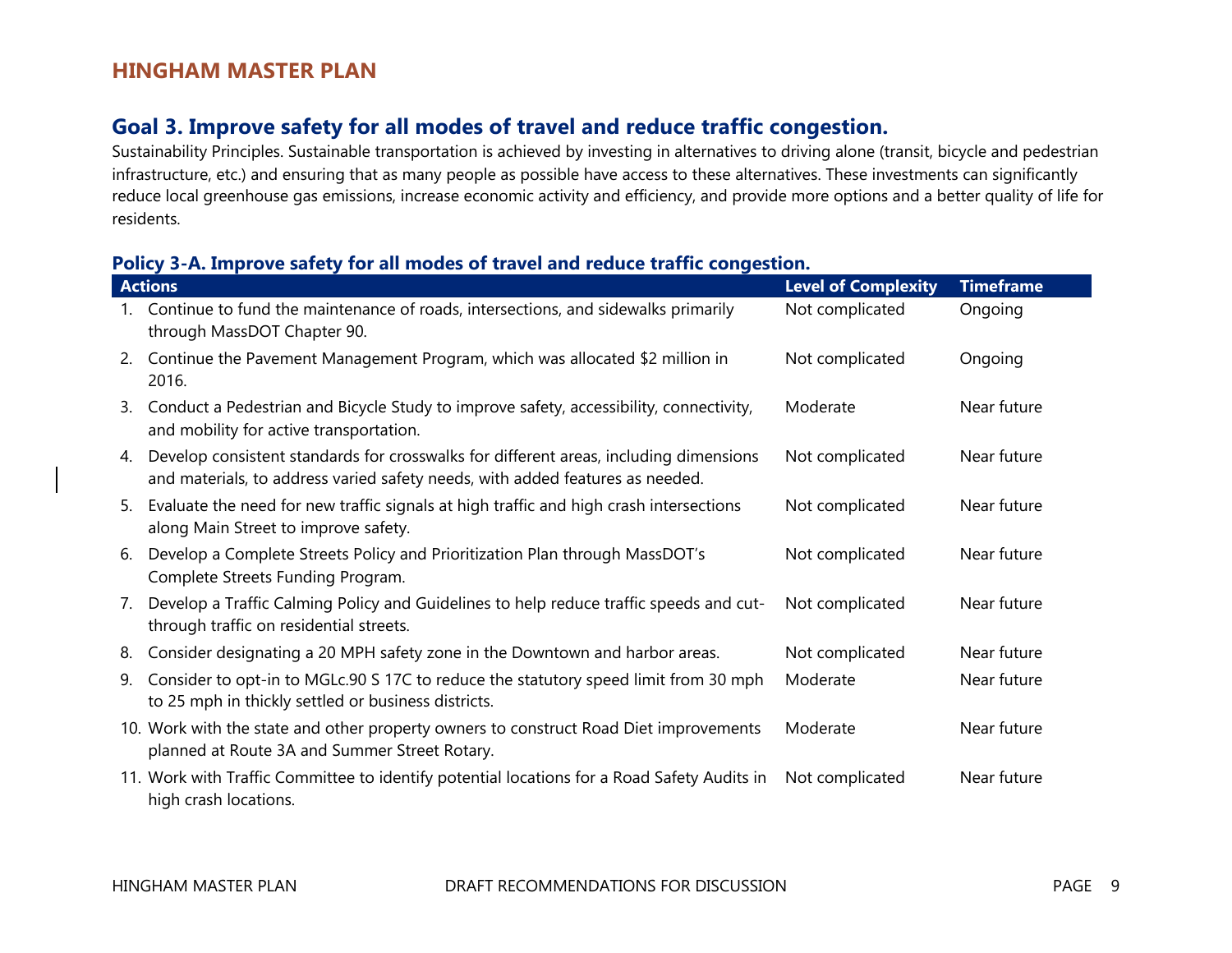#### **Policy 3-B. Enhance public transportation services connecting parts of town, particularly linking the downtown to the Shipyard and Harbor.**

| <b>Actions</b>                                                                                                                                                            | Level of Complexity Timeframe |             |
|---------------------------------------------------------------------------------------------------------------------------------------------------------------------------|-------------------------------|-------------|
| Consider developing a shuttle bus or micro-transit pilot program to provide service<br>for residents to local destinations, business districts, and regional connections. | Complicated                   | Longer term |

2. Evaluate options for providing first-mile/last-mile connections to transit stations.

#### **Policy 3-C. Improve Water Transportation and Support Facilities.**

| <b>Actions</b> |                                                                                     | Level of Complexity Timeframe |             |
|----------------|-------------------------------------------------------------------------------------|-------------------------------|-------------|
|                | 1. Consider providing a water shuttle between the Shipyard, Hingham Harbor, and the | Moderate                      | Medium-term |
|                | five Town-owned islands.                                                            |                               |             |

#### **Policy 3-D. Pursue public-private partnerships to coordinate public transport and traffic to benefit the commercial districts.**

| <b>Actions</b>                                                                     | Level of Complexity Timeframe |           |
|------------------------------------------------------------------------------------|-------------------------------|-----------|
| Work with employers, business parks, and developers to develop a Transportation    | Moderate                      | Near term |
| Management Association and implement Transportation Demand Management              |                               |           |
| (TDM) strategies to reduce single-occupancy vehicles. This may include carpooling, |                               |           |
| shuttle vans, flexible work hours, and subsidized transit passes.                  |                               |           |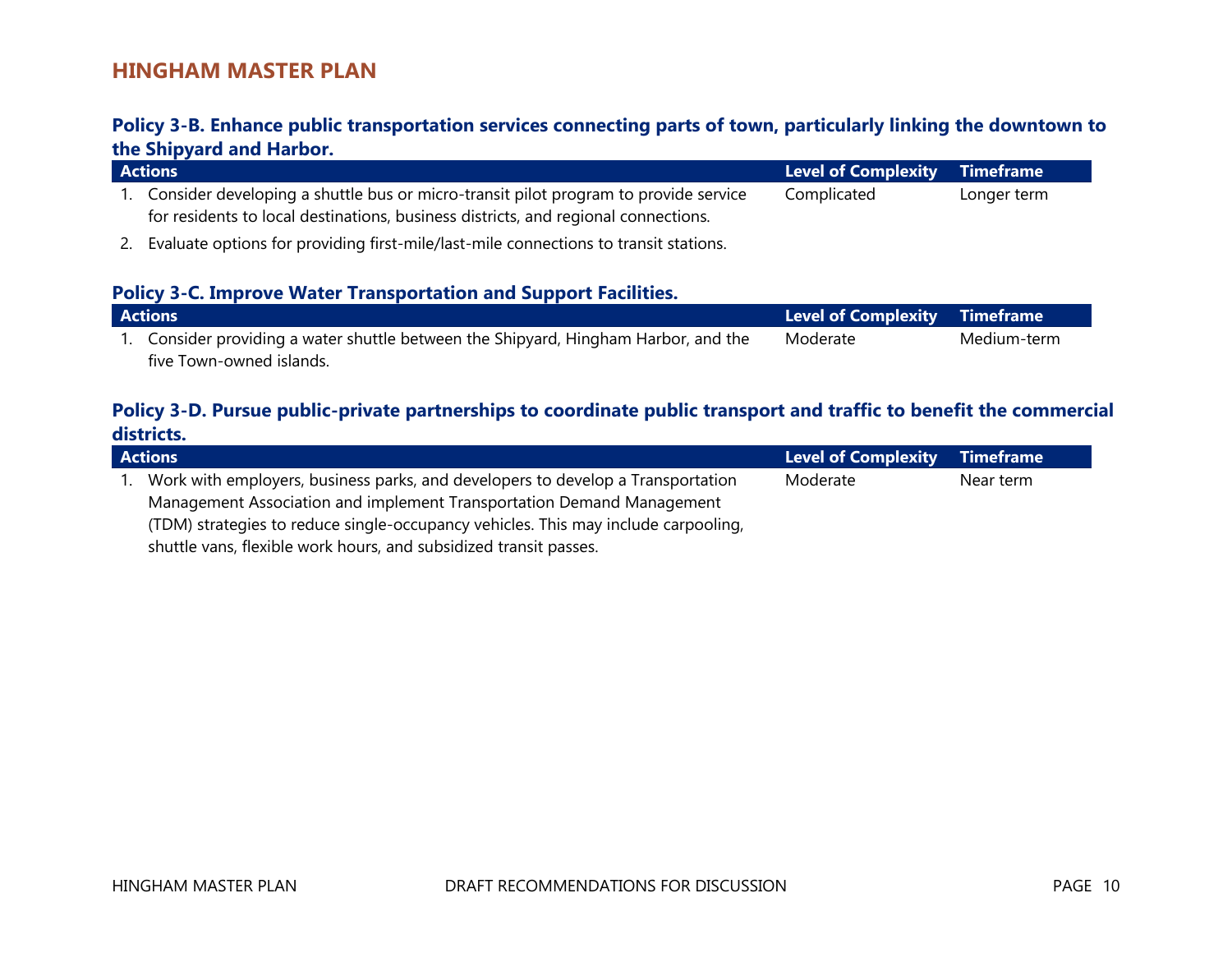# **Goal 4. Provide a variety of housing to encourage population diversity and aging in the community.**

Sustainability Principles. Children born in Hingham should live their whole lives here without having to leave for communities that are more affordable or have more types of homes that suit their needs. Sustainable housing development is located where residents can best take advantage of transit, walking and biking facilities, shops, and services. Without thoughtful policies and investments in housing, we run the risk of losing many of the types of people who are integral to our community's fabric.

### **Policy 4-A. Provide for the development of housing appropriately designed, managed, and located for older adults and people with disabilities.**

|    | <b>Actions</b>                                                                                                                                                                                                         | <b>Level of Complexity</b> | <b>Timeframe</b> |
|----|------------------------------------------------------------------------------------------------------------------------------------------------------------------------------------------------------------------------|----------------------------|------------------|
|    | Work with the Council on Aging (CoA), the Health Department, and local social<br>service organizations to identify existing properties appropriate for conversion to<br>group residences for adults with disabilities. | Moderate                   | Medium-term      |
| 2. | Consider designating Community Preservation Act (CPA) funds for use by the<br>Affordable Housing Trust (AHT) to acquire, renovate, and lease or sell existing homes<br>to group residence organizations.               | Moderate                   | Medium-term      |
| 3. | Identify "edge residential" areas adjacent to business districts for small-scale<br>congregate dwellings and other types of "missing middle" housing.                                                                  | <b>Difficult</b>           | Long-term        |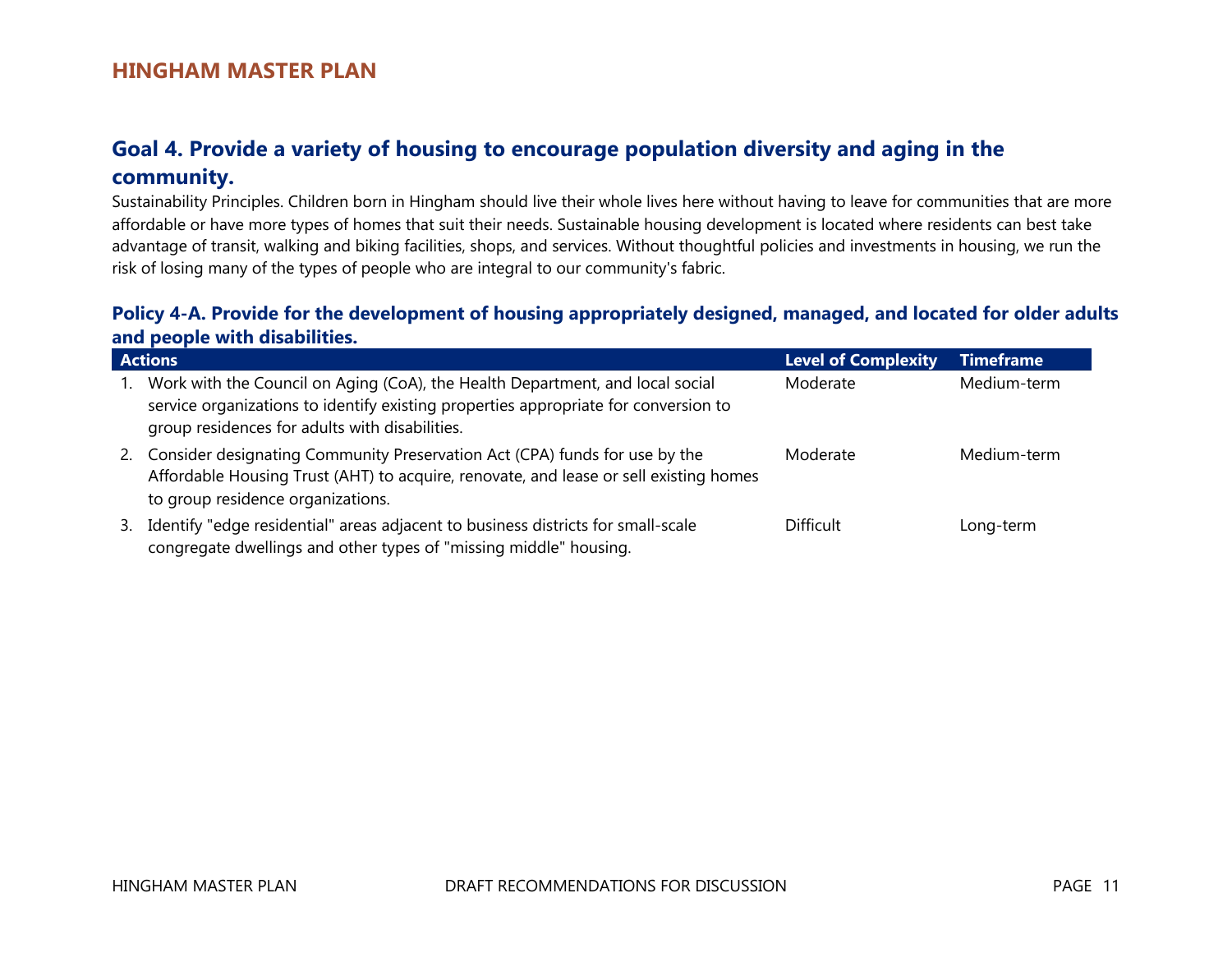#### **Policy 4-B. Encourage universal design in new neighborhoods.**

|    | <b>Actions</b>                                                                                                                                                                             | <b>Level of Complexity</b> | <b>Timeframe</b> |
|----|--------------------------------------------------------------------------------------------------------------------------------------------------------------------------------------------|----------------------------|------------------|
|    | Encourage <b>universally designed</b> common areas and outdoor amenities in all-new<br>high-density multi-unit residential and mixed-use developments                                      | Easy                       | Near-term        |
| 2. | Encourage both <i>universal design</i> and <i>visitability</i> design in age-restricted<br>developments.                                                                                   | Easy                       | Near-term        |
| 3. | Adopt the American Society of Landscape Architects' Universal Design guidelines as<br>part of the site plan review requirements for commercial and mixed-use<br>developments. <sup>1</sup> | Easy                       | Near-term        |

<sup>&</sup>lt;sup>1</sup> Universal design is the design of buildings and environments so they are equitable for all users, adaptable, easy to use, accessible to all people, regardless of age, disability, or other considerations. For more information, visit the website of the Society of Landscape Architects, https://www.asla.org/universaldesign.aspx.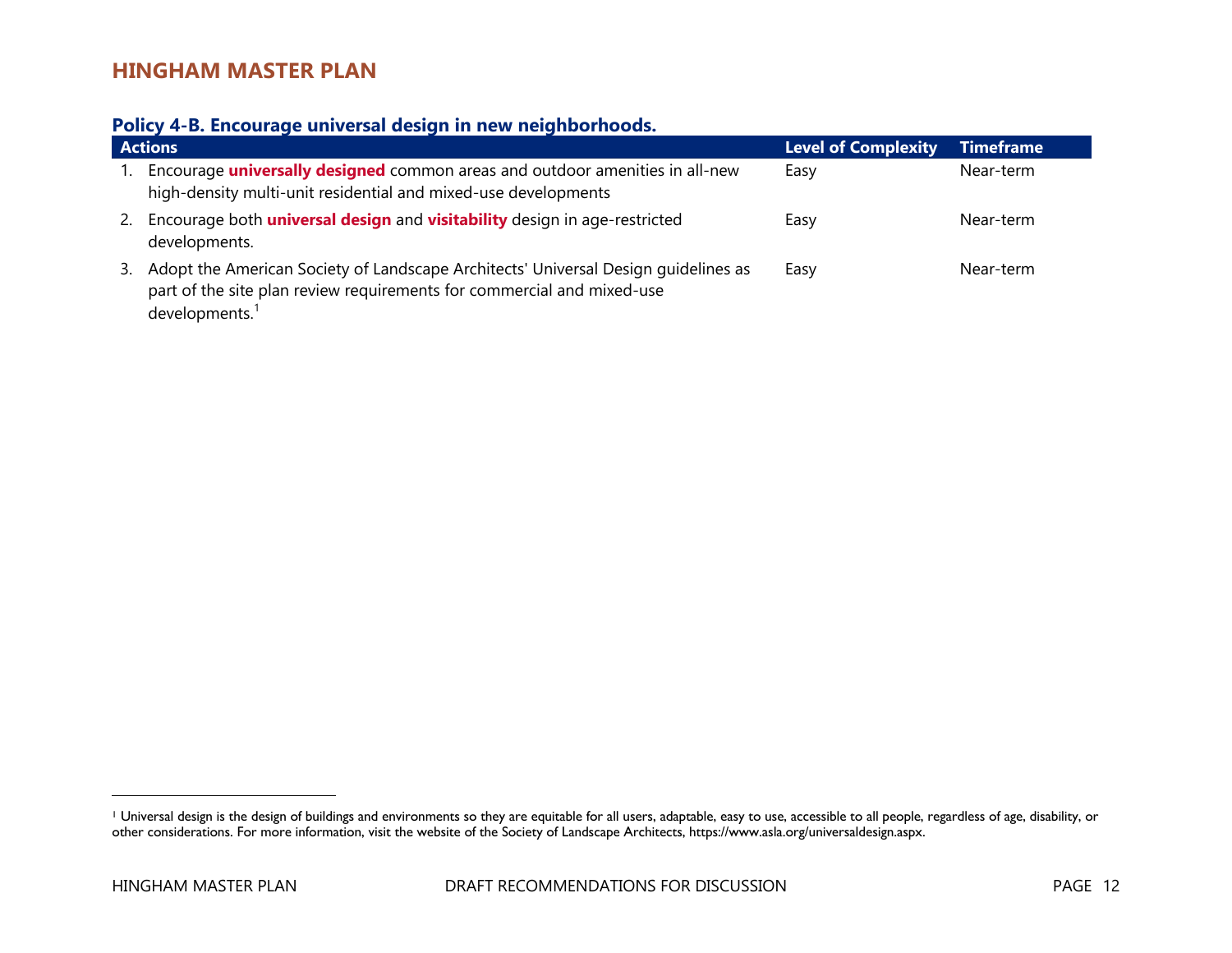### **Policy 4-C. Continue to create and preserve affordable a range of housing for a wide range of incomes.**

|    | <b>Actions</b>                                                                                                                                                                                                                                                                                       | <b>Level of Complexity</b> | <b>Timeframe</b>         |
|----|------------------------------------------------------------------------------------------------------------------------------------------------------------------------------------------------------------------------------------------------------------------------------------------------------|----------------------------|--------------------------|
|    | Develop and implement a continuous public education program about fair housing<br>and affordable housing, including videos, panel-of-expert presentations, website<br>materials, and periodic presentations at televised Select Board and Planning Board<br>meetings.                                | Moderate                   | Near term                |
| 2. | Finish and adopt the Housing Plan and disseminate to town boards and commissions.                                                                                                                                                                                                                    | Difficult                  | Near term                |
| 3. | Provide enough funding and staff capacity to the Affordable Housing Trust to enable<br>it to target a goal of at least ten affordable units each year.                                                                                                                                               | <b>Difficult</b>           | Near term and<br>ongoing |
| 4. | Institute a residential demolition fee, the revenue from which will be used to capitalize<br>on the Affordable Housing Trust.                                                                                                                                                                        | Moderate                   | Medium term              |
| 5. | Adopt an <b>inclusionary housing bylaw<sup>2</sup></b> that requires affordable units in all new<br>residential or mixed-use developments over a certain size (e.g., six units), or requires a<br>comparable financial contribution to the HAHT to produce the necessary units<br>elsewhere in town. | Moderate                   | Near term                |
| 6. | Adopt a short-term rental tax (like a hotel room occupancy tax) and use the revenue<br>to capitalize on the Affordable Housing Trust.                                                                                                                                                                | Moderate                   | Near term                |
| 7. | Commit at least the 10 percent CPA set-aside for affordable housing directly to the<br>Affordable Housing Trust each year, to be expended by the Trust for purposes<br>consistent with the housing trust bylaw and G.L. c. 44, s. 55C.                                                               | <b>Difficult</b>           | Near term                |
| 8. | Conduct an annual inventory of Hingham's position relative to the state's SHI<br>database to ensure the town remains above the current or future 40B thresholds                                                                                                                                      | Moderate                   | Ongoing                  |

<sup>&</sup>lt;sup>2</sup> Inclusionary housing bylaws require the inclusion of affordable housing in residential or mixed-use developments over a certain size (the size threshold varies by town).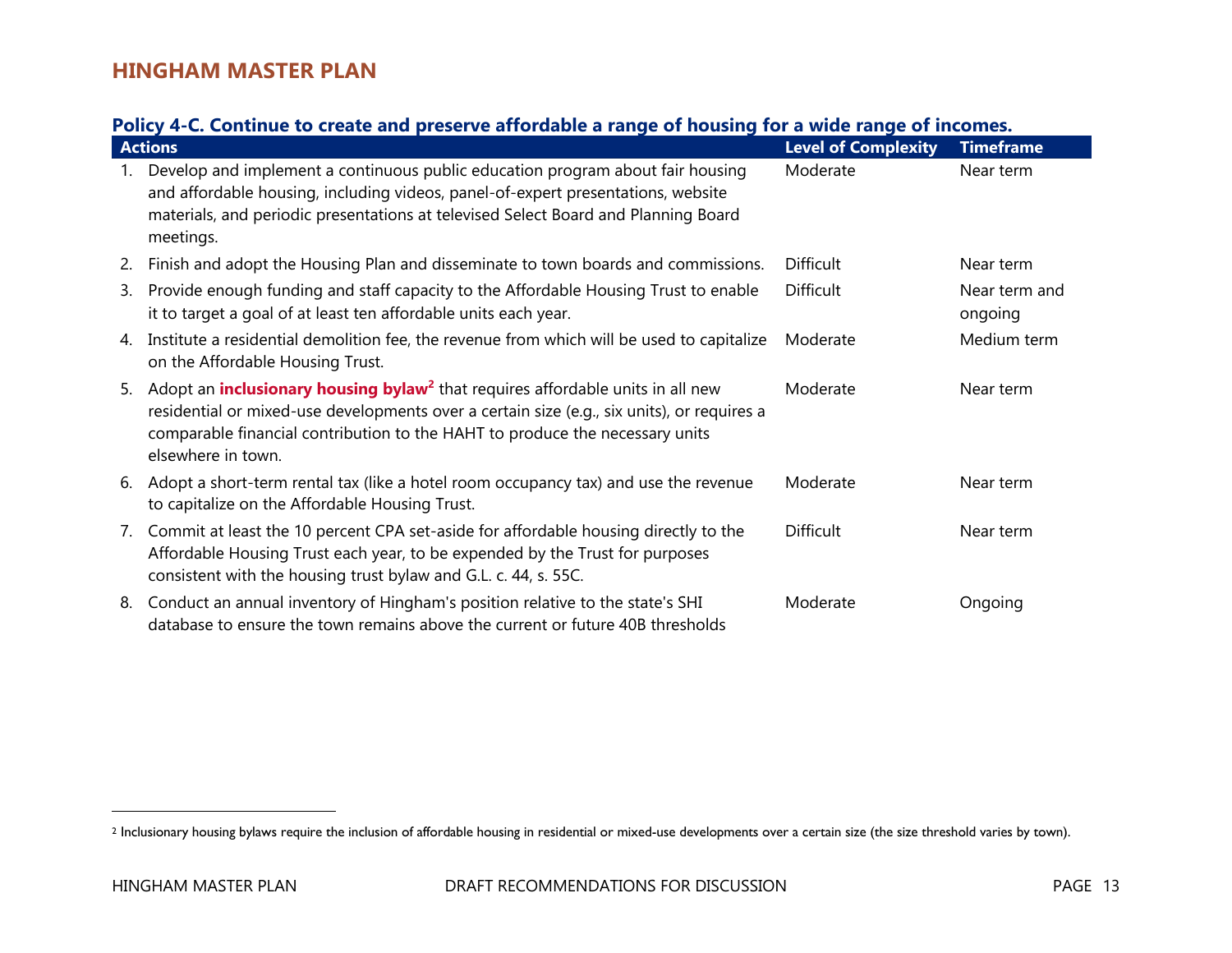### **Goal 5. Support a vibrant, resilient local economy.**

Sustainability Principles. A sustainable economic future requires that Hingham continue to balance commercial and mixed-use development with residential development and land conservation. The benefits of investing in viable commercial areas in targeted portions of Town can help shift some of the tax burdens to commercial property owners and away from residential property owners, while also providing space for locally serving businesses and services.

#### **Policy 5-A. Support local businesses and attract new enterprises that provide employment and deliver goods and services to residents and visitors alike.**

|           | <b>Actions</b>                                                                                                                                                                                                                             | <b>Level of Complexity</b> | <b>Timeframe</b> |
|-----------|--------------------------------------------------------------------------------------------------------------------------------------------------------------------------------------------------------------------------------------------|----------------------------|------------------|
| 1.        | Establish and fund a full-time economic development director position accountable to<br>the town administrator and Select Board.                                                                                                           | Easy                       | Near future      |
| <b>2.</b> | Develop consistent time regulations and restrictions for on-street parking in the<br>Downtown Business District to encourage businesses' parking turnover.                                                                                 | Moderate                   | Near future      |
| 3.        | Conduct a study to evaluate the operational and financial feasibility of structured<br>parking in downtown lots and at Shipyard.                                                                                                           | Moderate                   | Medium-term      |
| 4.        | As part of the senior center study, review and assess parking at the town hall and<br>consider Designating parking spaces at Town Hall for staff and visitors and identifying<br>sign flow parking areas to optimize parking availability. | Moderate                   | Near future      |
| 5.        | Develop and conduct a business visitation program for the economic development<br>director and other town officials to visit a target number of Hingham businesses every<br>week                                                           | <b>Difficult</b>           | Medium term      |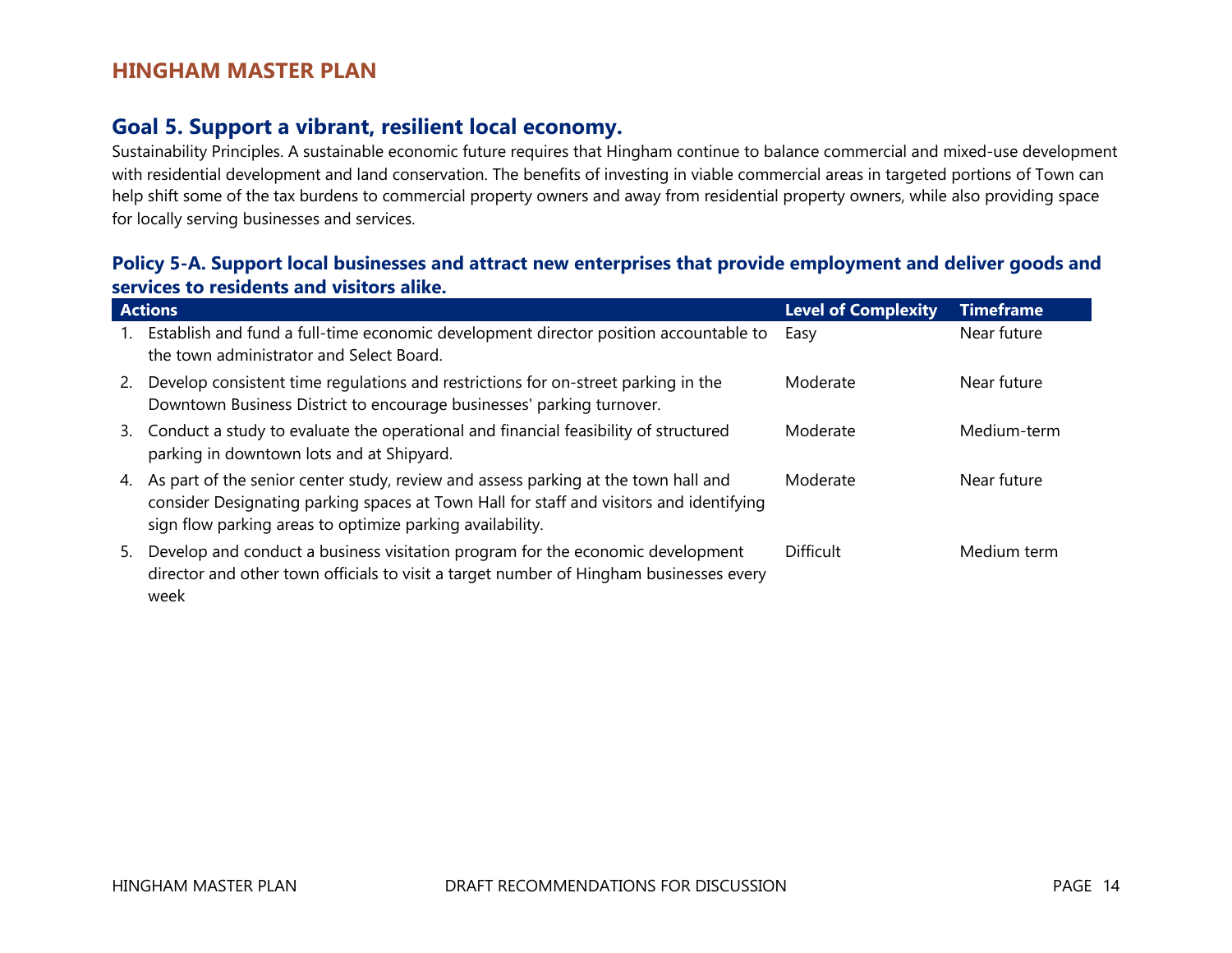#### **Policy 5-B. Attract nonresidential development to increase tax revenue.**

|    | <b>Actions</b>                                                                                                                                                                                                              | <b>Level of Complexity</b> | <b>Timeframe</b>           |
|----|-----------------------------------------------------------------------------------------------------------------------------------------------------------------------------------------------------------------------------|----------------------------|----------------------------|
|    | Encourage HDIC and others to engage regional partners such as the South Shore<br>Chamber of Commerce to increase local capacity consistent with the overall strategy.                                                       | Not complicated            | Near future and<br>ongoing |
| 2. | Where appropriate, reduce special permit requirements and replace them with clear,<br>predictable site plan approval standards.                                                                                             | Difficult                  | Medium term                |
| 3. | Identify, track, and develop strategies responses to "at-risk" properties, i.e., sites<br>considered "transformative" by the Town, with evidence of near-term change in<br>ownership or use.                                | Difficult                  | Near term                  |
|    | 4. Hold a biannual Economic Development Advisory Summit, advisory to the town<br>administrator, Selectmen, economic development director, and HDIC to assist the<br>Town with assessing industry trends and CRE conditions. | Not complicated            | Near term and<br>ongoing   |

### **Policy 5-C. Encourage mixed-use development and a wide range of businesses and institutions in business districts.**

| <b>Actions</b>                                                                                                                                                                                             | <b>Level of Complexity</b> | <b>Timeframe</b> |
|------------------------------------------------------------------------------------------------------------------------------------------------------------------------------------------------------------|----------------------------|------------------|
| Allow mixed-use development with upper-story housing as-of-right in business<br>districts for buildings with ground-floor retail, restaurant/food service, and personal<br>service uses facing the street. | Moderate                   | Near future      |
| Commission and periodically update a market analysis and trends assessment of<br>2.<br>Hingham's business districts and review zoning for market-driven development<br>impediments.                        | Moderate                   | Medium-term      |
| Consider Shared Parking arrangements between land uses with different peaking<br>3.<br>characteristics to increase parking supply in the Downtown Business District.                                       | Moderate                   | Near future      |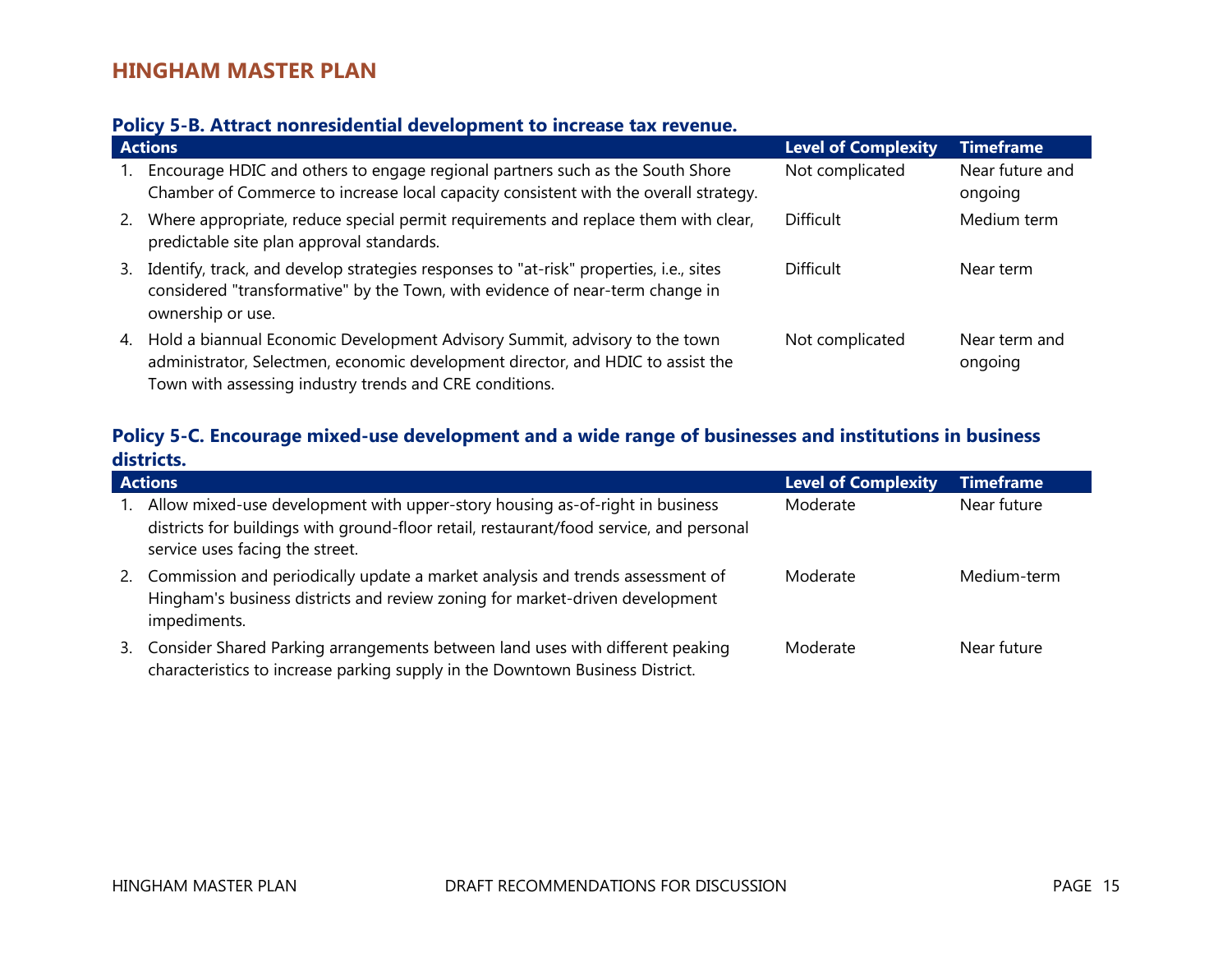# **Policy 5-D. Guide development to desired locations with regulatory incentives and adequate infrastructure.**

|    | <b>Actions</b>                                                                                                                                                                                              | Level of Complexity | <b>Timeframe</b> |  |
|----|-------------------------------------------------------------------------------------------------------------------------------------------------------------------------------------------------------------|---------------------|------------------|--|
| 1. | Prioritize public facilities, utilities, and infrastructure improvements in locations<br>targeted for concentrated development and redevelopment: Downtown/Harbor,<br>Hingham Shipyard, and South Hingham.  | <b>Difficult</b>    | Ongoing          |  |
|    | 2. Conduct a zoning bylaw audit with an emphasis on making sure new development is<br>targeted to desired locations and discouraged elsewhere.                                                              | Moderate            | Near term        |  |
| 3. | On top of investments in water and wastewater capacity (see Goal 7), explore options<br>for investing in bicycle and pedestrian infrastructure in South Hingham as an incentive<br>for private development. | <b>Difficult</b>    | Near term        |  |

### **Policy 5-E. Promote Hingham as a destination and each commercial district as a unique experience, such as Hingham Square and other long-time commercial centers.**

|    | <b>Actions</b>                                                                                                                                                                                    | <b>Level of Complexity</b> | <b>Timeframe</b> |
|----|---------------------------------------------------------------------------------------------------------------------------------------------------------------------------------------------------|----------------------------|------------------|
|    | Support the downtown business association and encourage participation in marketing<br>and branding efforts.                                                                                       | Moderate                   | Ongoing          |
| 2. | Pursue/prioritize a boutique hotel in the downtown either as adaptive re-use or new<br>construction.                                                                                              | Moderate                   | Medium term      |
| 3. | Target the commercial areas in the north and south gateways of Hingham for future<br>economic development that will further diversify tax revenues while protecting<br>traditional neighborhoods. | Not complicated            | Ongoing          |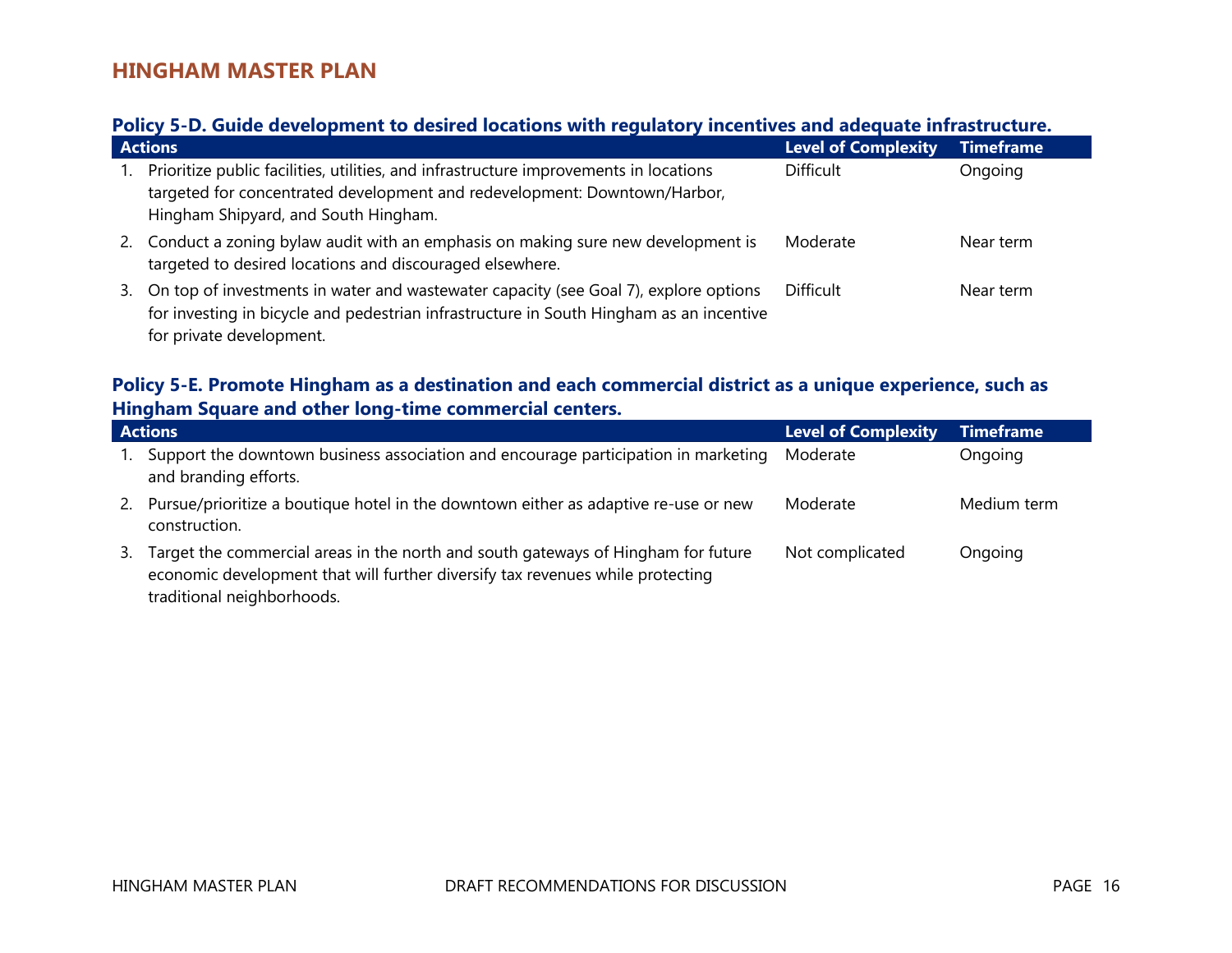### **Policy 5-F. Ensure that proposed developments provide mitigation and community benefits in order to maintain high-quality services and amenities in Hingham.**

|    | <b>Actions</b>                                                                                                                                                                                                                                                                                                                                                                                                                                                                                                                                                 | <b>Level of Complexity</b> | <b>Timeframe</b>           |
|----|----------------------------------------------------------------------------------------------------------------------------------------------------------------------------------------------------------------------------------------------------------------------------------------------------------------------------------------------------------------------------------------------------------------------------------------------------------------------------------------------------------------------------------------------------------------|----------------------------|----------------------------|
|    | Explore options for tying the density of larger-scale development (such as in South<br>Hingham) to the provision of needed services and amenities to support that density<br>and enhance the community beyond mitigating the development's particular impacts.<br>For example, consider developing a "menu" of amenities and critical needs (such as<br>affordable housing, open space, transportation demand management, etc. beyond<br>what is otherwise required), each of which may provide a developer with additional<br>density or other needed relief. | <b>Difficult</b>           | Near future                |
|    | 2. Create an interdepartmental process for conducting development impact assessments<br>on municipal services and measure overall cost-benefit analyses for the adjacent<br>neighborhoods and the Town, overall.                                                                                                                                                                                                                                                                                                                                               | Moderate                   | Near future and<br>ongoing |
| 3. | Establish an interdepartmental mitigation group to represent Town departments to<br>negotiate public benefit agreements with developers of large-scale projects.                                                                                                                                                                                                                                                                                                                                                                                               | Not complicated            | Near future and<br>ongoing |
| 4. | Work with regional municipal partners on critical resource preservation such as water<br>and open space as well as shared participation in utility connections or improvements<br>as appropriate.                                                                                                                                                                                                                                                                                                                                                              | Moderate                   | Near future and<br>ongoing |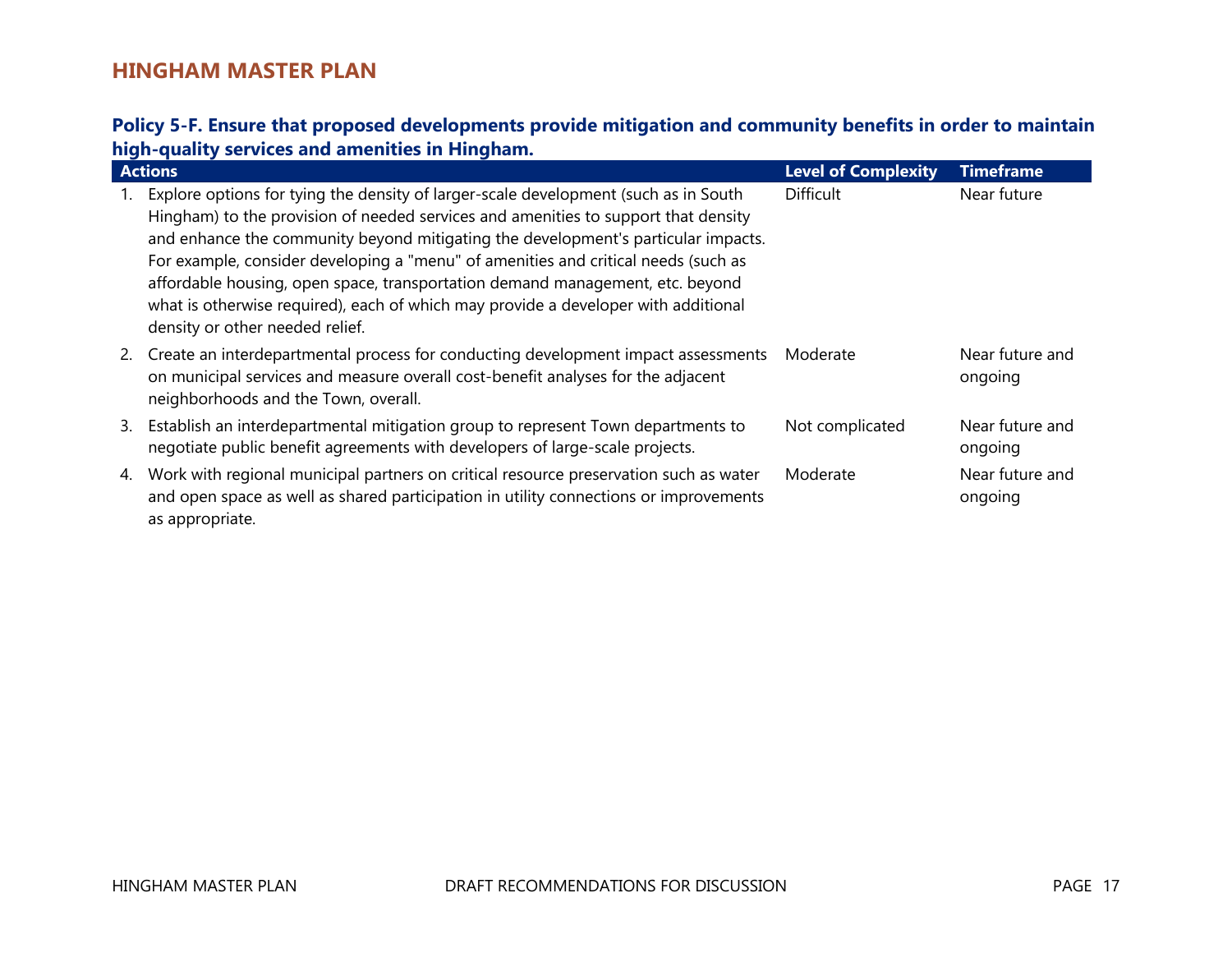# **Goal 6. Provide high-quality services that support the health and wellness of residents of all ages.**

Sustainability Principles. Hingham's recreational areas and services, schools, and public health efforts are critical components of sustainability. They promote healthy activities and life choices, can be designed to protect and manage wildlife and serve as "green infrastructure" for stormwater management and managing of flooding and sea-level rise, and ensure that each person in Hingham has the skills and health they need to live happy and productive lives and bounce back in the face of adversity.

#### **Policy 6-A. Achieve and deliver excellence in education and state-of-the-art school facilities.**

| <b>Actions</b>                                                                                                                                                            | <b>Level of Complexity</b> | Timeframe    |
|---------------------------------------------------------------------------------------------------------------------------------------------------------------------------|----------------------------|--------------|
| Continue to make the replacement of the current Foster School a top priority.                                                                                             | <b>Difficult</b>           | Short-term   |
| Develop and closely monitor a plan to fund and update school buildings to<br>accommodate a slight increase in projected enrollments and support contemporary<br>pedagogy. | <b>Difficult</b>           | Medium –term |

#### **Policy 6-B. Provide facilities and services that support older adults to age in the community.**

| <b>Actions</b>                                                                                                                                                                                                                                                                               | <b>Level of Complexity</b> | <b>Timeframe</b> |  |
|----------------------------------------------------------------------------------------------------------------------------------------------------------------------------------------------------------------------------------------------------------------------------------------------|----------------------------|------------------|--|
| During the current analysis of the future senior center, consider how creating an<br>intergenerational Community Center could address multiple community needs,<br>trigger additional funding sources, and benefit a wider range of constituencies.                                          | <b>Difficult</b>           | Near future      |  |
| Support Town Departments to work together to coordinate programming in order to<br>2.<br>meet the needs of older adults (e.g., The Recreation Department, Library, Schools, etc.<br>to provide opportunities for recreation, lifelong learning, socializing, fitness and<br>wellness, etc.). | Moderate                   | Ongoing          |  |
| Support Town Departments (Fire, Police, EMS, Town Nurse) as they experience an<br>3.<br>increase in calls for service from older adults as our population ages.                                                                                                                              | Moderate                   | Medium-term      |  |
| Commit to achieving Age-Friendly Designation.<br>4.                                                                                                                                                                                                                                          | Not complicated            | Medium-term      |  |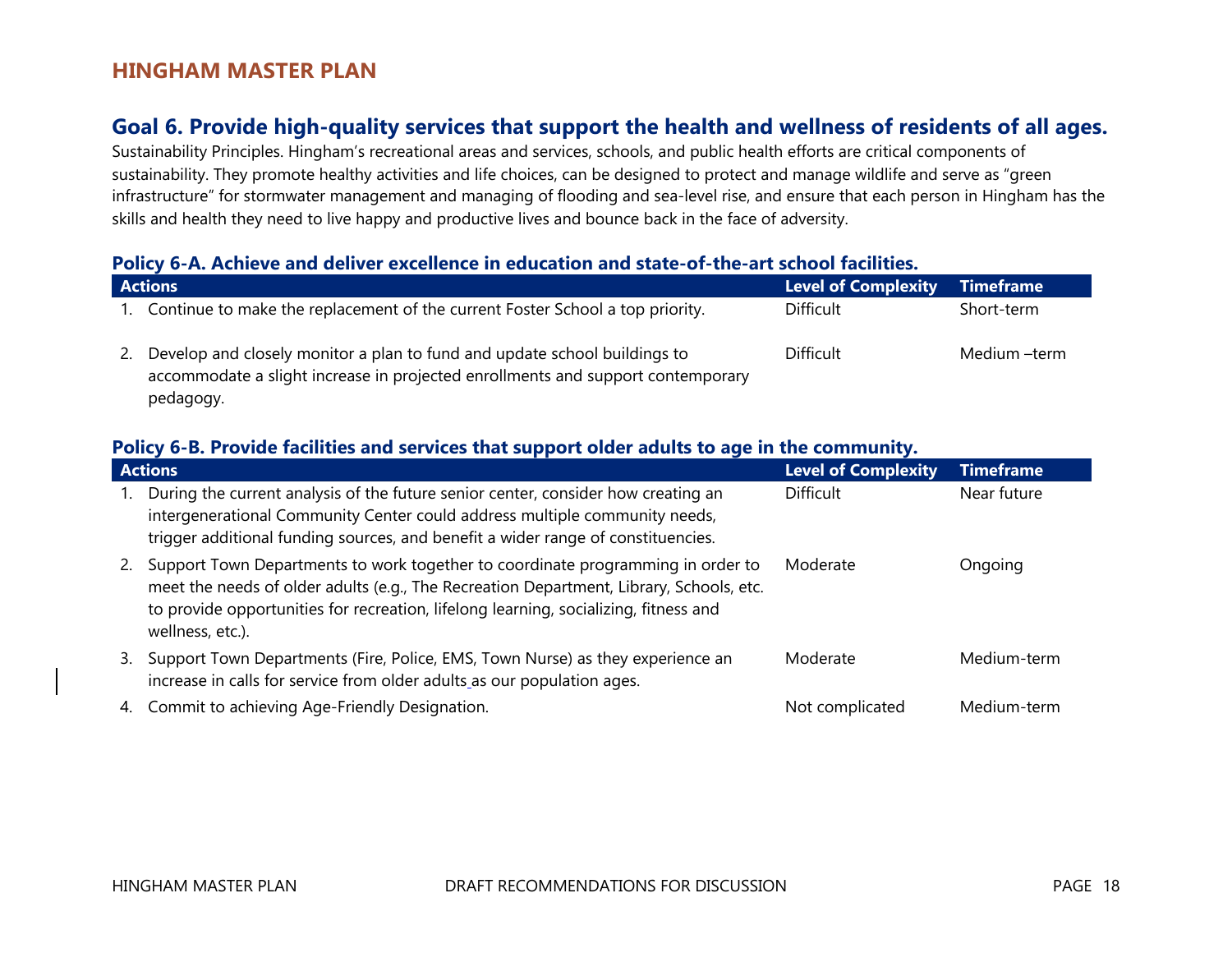### **Policy 6-C. Provide a range of opportunities for cultural, recreational, leisure, and social activities for all ages and abilities.**

|               | <b>Actions</b>                                                                                                                                                                                                                | <b>Level of Complexity</b> | <b>Timeframe</b>           |
|---------------|-------------------------------------------------------------------------------------------------------------------------------------------------------------------------------------------------------------------------------|----------------------------|----------------------------|
|               | Maintain existing recreational facilities, including ADA compliance at all playgrounds.                                                                                                                                       | Moderate                   | Ongoing                    |
| <sup>2.</sup> | Provide new parks and playgrounds in underserved and more densely populated<br>neighborhoods as needed or requested.                                                                                                          | <b>Difficult</b>           | Long-term                  |
| 3.            | Create a Community Calendar by centralizing information regarding existing<br>offerings, activities, and facilities from various Town Departments (including<br>Recreation, the Library, Council on Aging, Community Center). | <b>Difficult</b>           | Medium term<br>and ongoing |
|               | 4. Once the Athletic Fields Study is approved and finalized, provide the recommended<br>additional recreational opportunities / facilities.                                                                                   | <b>Difficult</b>           | Longer term                |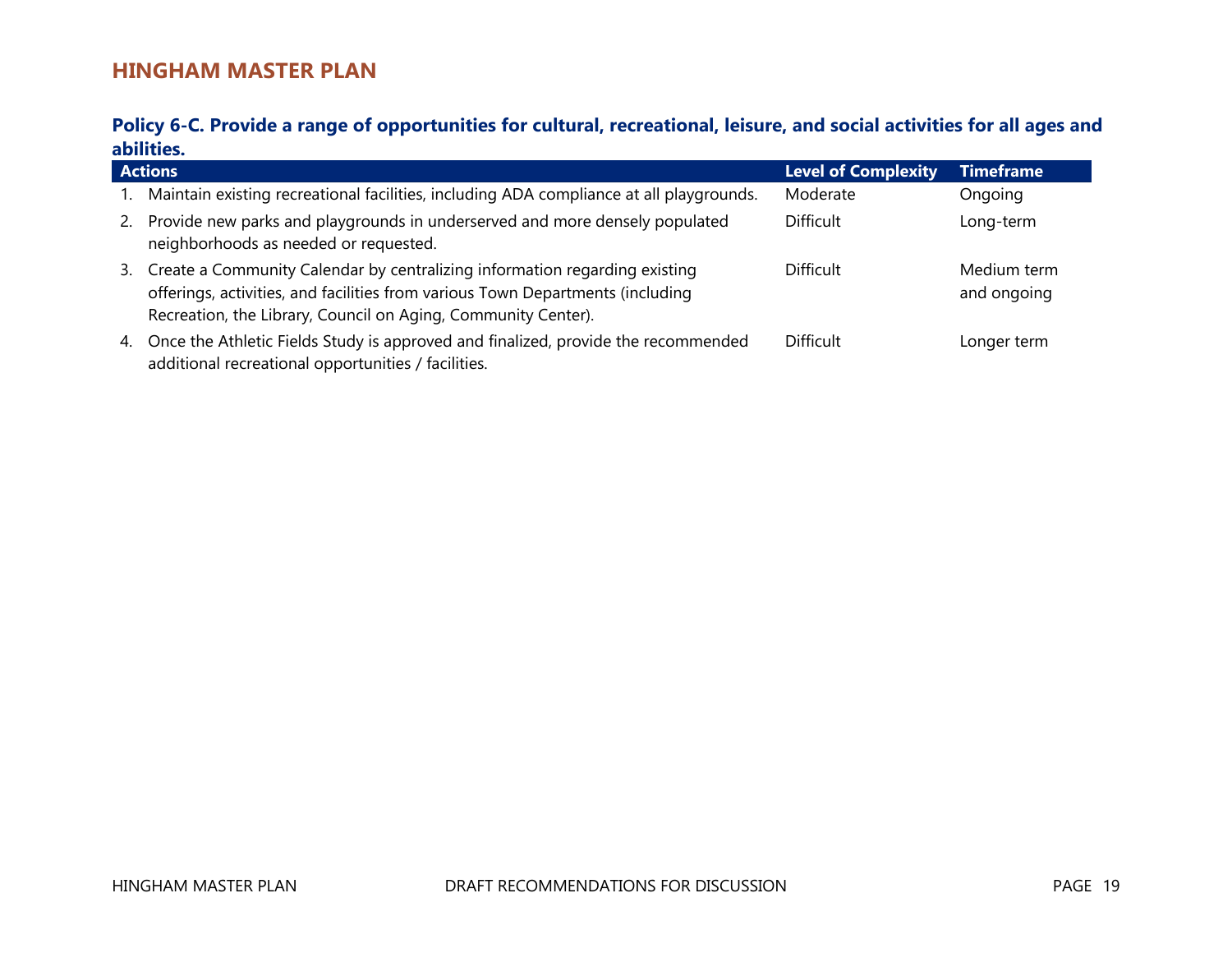# **Policy 6-D. Support the health and wellness of the most vulnerable residents in Hingham.**

|    | <b>Actions</b>                                                                                                                                                                                                                                                                                                                                                                                                                                                           | <b>Level of Complexity</b> | <b>Timeframe</b> |
|----|--------------------------------------------------------------------------------------------------------------------------------------------------------------------------------------------------------------------------------------------------------------------------------------------------------------------------------------------------------------------------------------------------------------------------------------------------------------------------|----------------------------|------------------|
|    | Increase capacity of the Dept. of Health/Board of Health to address current and future<br>public health issues such as mental health, immunization, domestic abuse, food<br>access, communicable disease surveillance, and drug, alcohol, and tobacco control,<br>and overall community communications and monitoring $-$ including the hiring of at<br>least one full-time social worker.                                                                               | Moderate                   | Medium term      |
| 2. | Conduct a community needs assessment to identify gaps in health and social services<br>for current and future residents as certain groups are more susceptible to health<br>issues than others and should get particular attention from the Health Department.<br>This includes seniors, residents with disabilities, and lower-income families and<br>individuals.                                                                                                      | Moderate                   | Medium-term      |
| 3. | Institute an opt-in home safety visitation program to regularly check in on the elderly,<br>the homebound, and other vulnerable populations, with the goal of avoiding<br>preventable accidents and health problems. Promote the opportunity for such as<br>service through all channels (the Senior Center, Community Center, Library, etc.) and<br>identify resources to keep each resident healthy and safe and develop a systematic<br>way to identify participants. | Moderate                   | Near future      |
| 4. | Explore the regulatory landscape for a community paramedicine program. Paramedics<br>and EMTs may be deployed to conduct preventive care to vulnerable residents to<br>reduce preventable accidents and trips to the hospital. Such programs are in their<br>early phases, and Hingham should monitor their legal status and success in<br>Massachusetts.                                                                                                                | Moderate                   | Longer term      |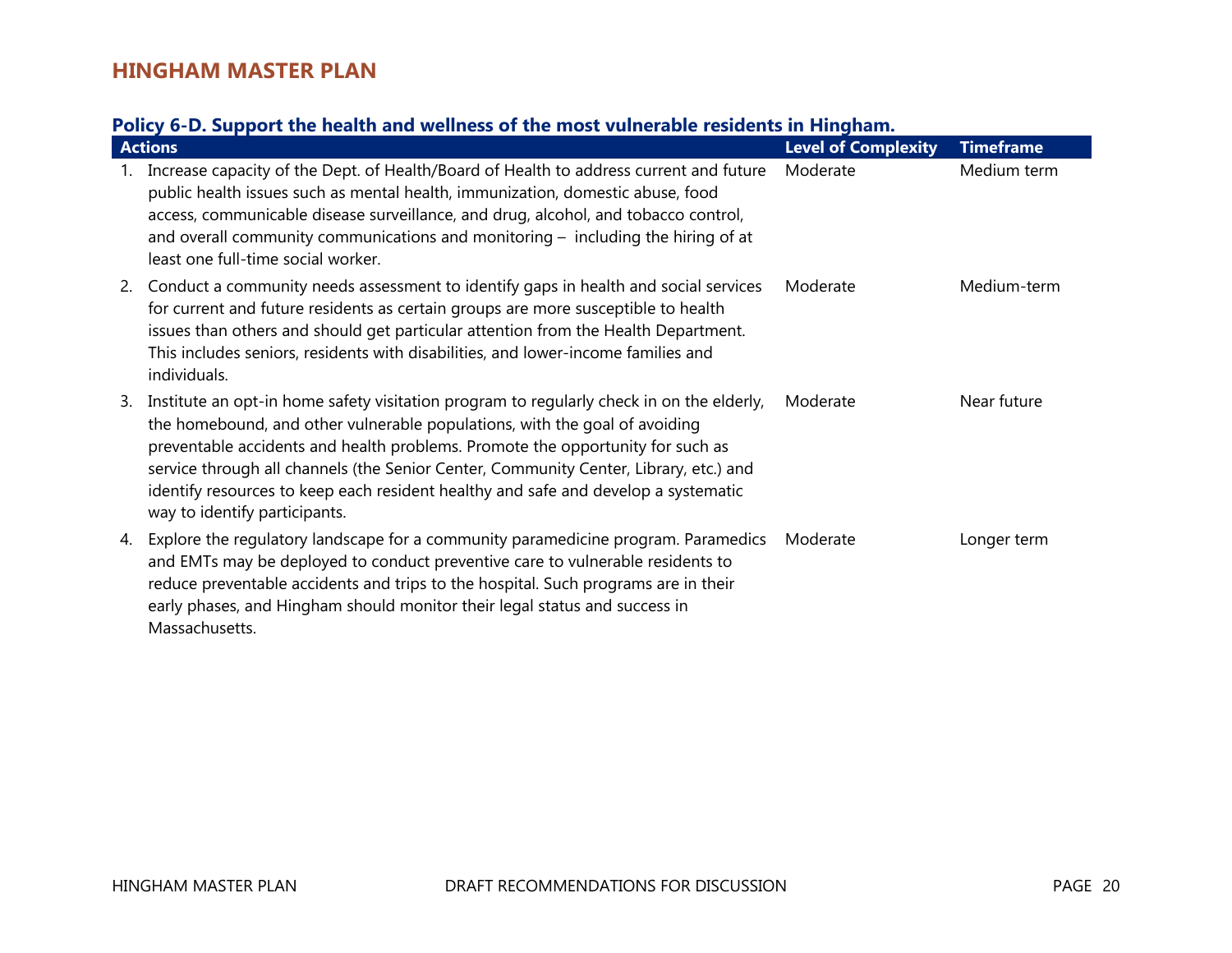### **Policy 6-E. Monitor the impacts of the COVID-19 pandemic and plan for future public health events that may impact the Town's ability to deliver services.**

|           | <b>Actions</b>                                                                                                                                                                                                                                                                                                                                                                                                                            | <b>Level of Complexity</b> | Timeframe   |
|-----------|-------------------------------------------------------------------------------------------------------------------------------------------------------------------------------------------------------------------------------------------------------------------------------------------------------------------------------------------------------------------------------------------------------------------------------------------|----------------------------|-------------|
| 1.        | Learn from COVID-19 hotspots in Hingham, such as assisted living facilities and<br>nursing homes, and be prepared to help deploy more frequent testing to these<br>vulnerable populations in the event of future outbreaks.                                                                                                                                                                                                               | Moderate                   | Immediate   |
| <b>2.</b> | Seek input and recommendations from BOH and Health Officer on how the Town can<br>be better prepared in the future. Identify where the Town was successful in delivering<br>services and functions and where gaps existed during the COVID-19 pandemic. Be<br>more prepared to store personal protective equipment, such as masks and gloves, in<br>quantities not only large enough to serve Town staff but also vulnerable populations. | Moderate                   | Near future |
| 3.        | Begin talking with neighboring communities and state and regional partners about<br>roles and collaboration necessary for better future responses. Establish a clear chain<br>of command, so the Town knows when to rely on the State and where it needs to<br>increase local resources to handle things internally.                                                                                                                      | Moderate                   | Medium term |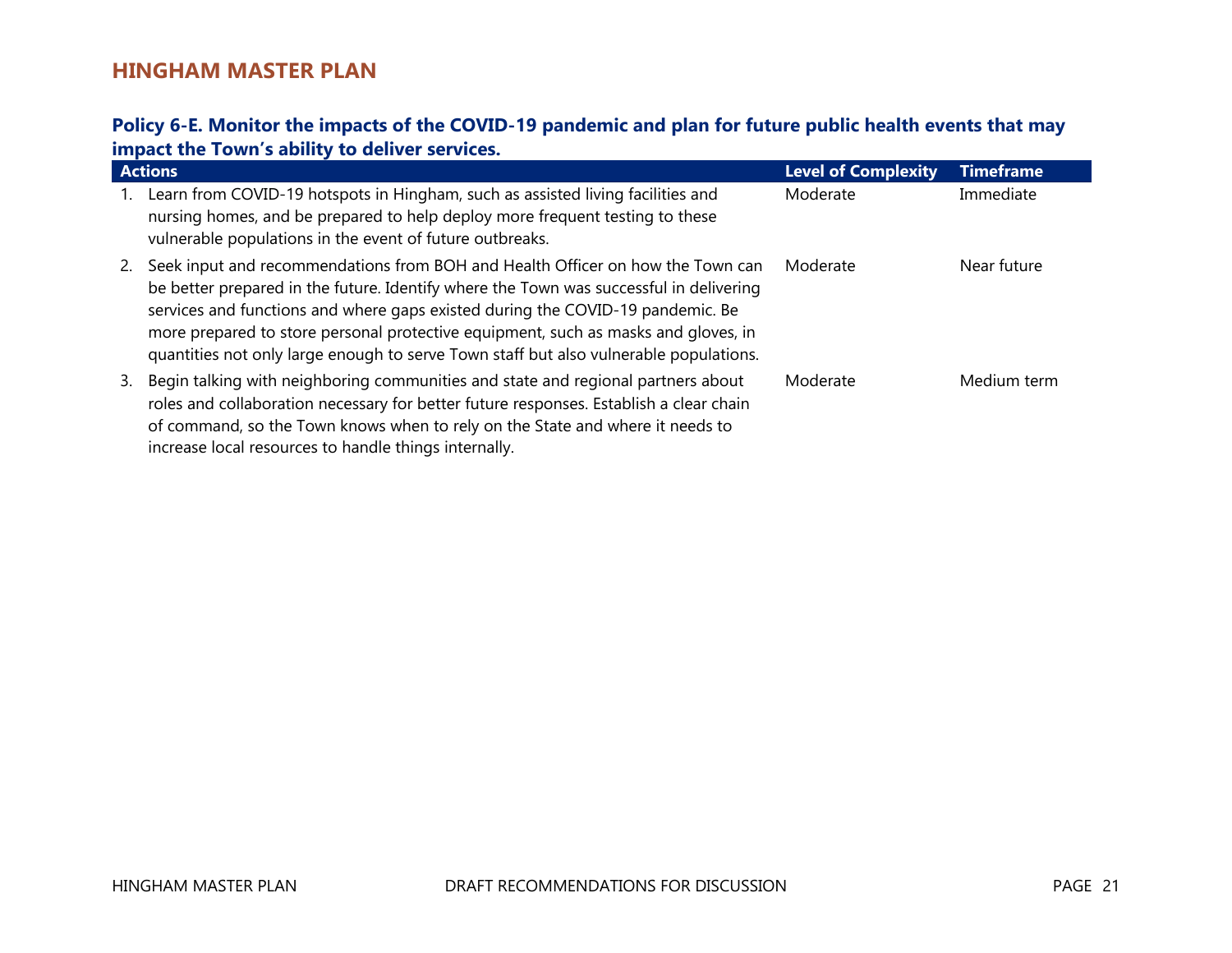# **Goal 7. Provide public facilities and infrastructure that support the Town's need to manage growth and town services.**

Sustainability Principles. Investing in sustainable facilities and infrastructure not only helps improve environmental outcomes, it can reduce the long-term costs of services and increase their effectiveness for the public. For example, investments in "green" equipment and transportation methods; renewable energy sources; roads, utilities, and public buildings resilient to flooding and sea-level rise; energy efficiency upgrades; green infrastructure; improved recycling and composting rates; and the like all help meet the "triple bottom line" of sustainability.

#### **Policy 7-A. Conduct long-range capital planning and service delivery with the foresight to anticipate and address future needs.**

|    | <b>Actions</b>                                                                                                                                                                                                                                                                                                        | <b>Level of Complexity</b> | <b>Timeframe</b> |
|----|-----------------------------------------------------------------------------------------------------------------------------------------------------------------------------------------------------------------------------------------------------------------------------------------------------------------------|----------------------------|------------------|
|    | Work with the Permanent Building and Facilities Management Study Committee to<br>explore alternative approaches to prioritize and manage capital improvement<br>projects.                                                                                                                                             | Moderate                   | Ongoing          |
|    | 2. Use the recently funded Townwide Facilities Study, once it is completed, to help set<br>priorities. Develop criteria for capital expenditure priority setting.                                                                                                                                                     | Moderate                   | Near future      |
| 3. | Utilize technology, including Geographic Information Systems, to support long-range<br>planning efforts. Also, increase cybersecurity capabilities in order to protect against<br>ransomware attacks, replace the fiber in the 16 municipal buildings, and investigate<br>best practices for deploying 5G technology. | Moderate                   | Ongoing          |
| 4. | Maintain adequate staffing of all town departments to ensure adequate management<br>and planning.                                                                                                                                                                                                                     | <b>Difficult</b>           | Ongoing          |
| 5. | Retain ownership of town-owned properties to help fill any anticipated future facility<br>needs.                                                                                                                                                                                                                      | Moderate                   | Ongoing          |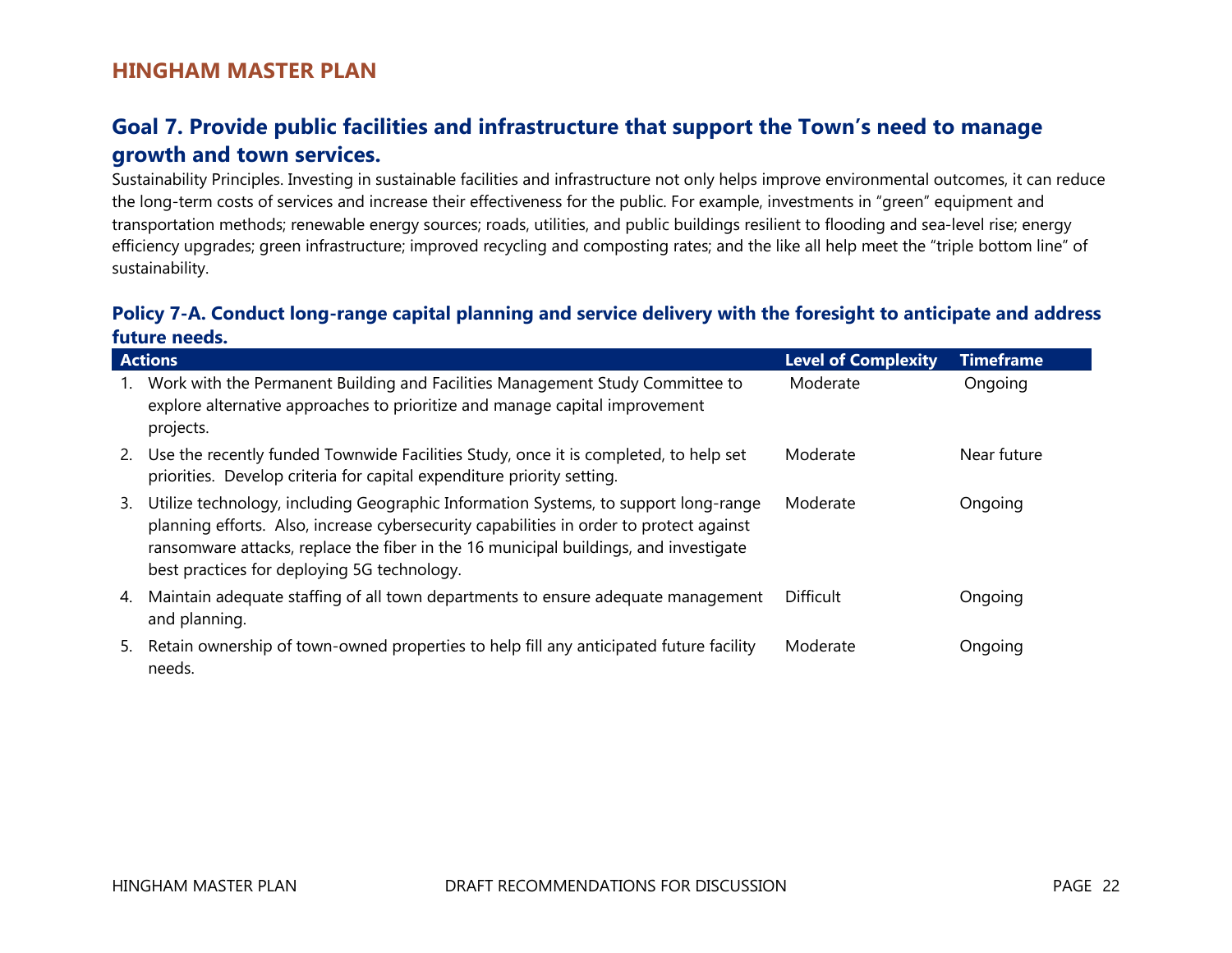### **Policy 7-B. Explore opportunities for instituting planned preventive maintenance (PPM), with prudent and transparent budgeting that considers future maintenance and replacement costs.**

|    | <b>Actions</b>                                                                                                              | <b>Level of Complexity</b> | Timeframe   |
|----|-----------------------------------------------------------------------------------------------------------------------------|----------------------------|-------------|
|    | 1. Consider hiring a Facilities Manager.                                                                                    | Moderate                   | Near future |
| 2. | Develop a deferred maintenance plan and carry out regular and scheduled<br>maintenance that is cost-saving in the long-run. | Moderate                   | Near future |
|    | 3. Clarify maintenance responsibilities for town-owned facilities and properties.                                           | Not complicated            | Near future |

### **Policy 7-C. Provide adequate spaces to support municipal facilities in their missions.**

|    | <b>Actions</b>                                                                                                                                                                                                                                                     | <b>Level of Complexity</b> | <b>Timeframe</b> |  |
|----|--------------------------------------------------------------------------------------------------------------------------------------------------------------------------------------------------------------------------------------------------------------------|----------------------------|------------------|--|
|    | Support the Fire Department's plans to renovate and modernize aging fire stations.                                                                                                                                                                                 | <b>Difficult</b>           | Medium-term      |  |
| 2. | As part of the Senior Center Study, consider creating an intergenerational Community<br>Center for all ages, following models on other towns to create efficiencies, address<br>multiple department needs, and create a more vibrant and widely utilized facility. | <b>Difficult</b>           | Medium-term      |  |
| 3. | Explore ways of funding – including identification of funding sources - Library<br>renovation and expansion as outlined in the Library's Long-Range Plan.                                                                                                          | <b>Difficult</b>           | Medium-term      |  |
| 4. | Support the expansion of the regional dispatch and IT Departments in Town Hall<br>space freed up by the relocation of the Police Department to the new Public Safety<br>Complex.                                                                                   | Not complicated            | Medium-term      |  |

#### **Policy 7-D. Increase the wastewater treatment capacity.**

| <b>Actions</b>                                                                      | Level of Complexity Timeframe |             |
|-------------------------------------------------------------------------------------|-------------------------------|-------------|
| Explore public or private alternative solutions, especially in order to accommodate | Moderate                      | Near future |
| and support development in South Hingham.                                           |                               |             |
| 2. Continue to replace aging pipes and address infiltration and inflow issues.      | Moderate                      | Ongoing     |